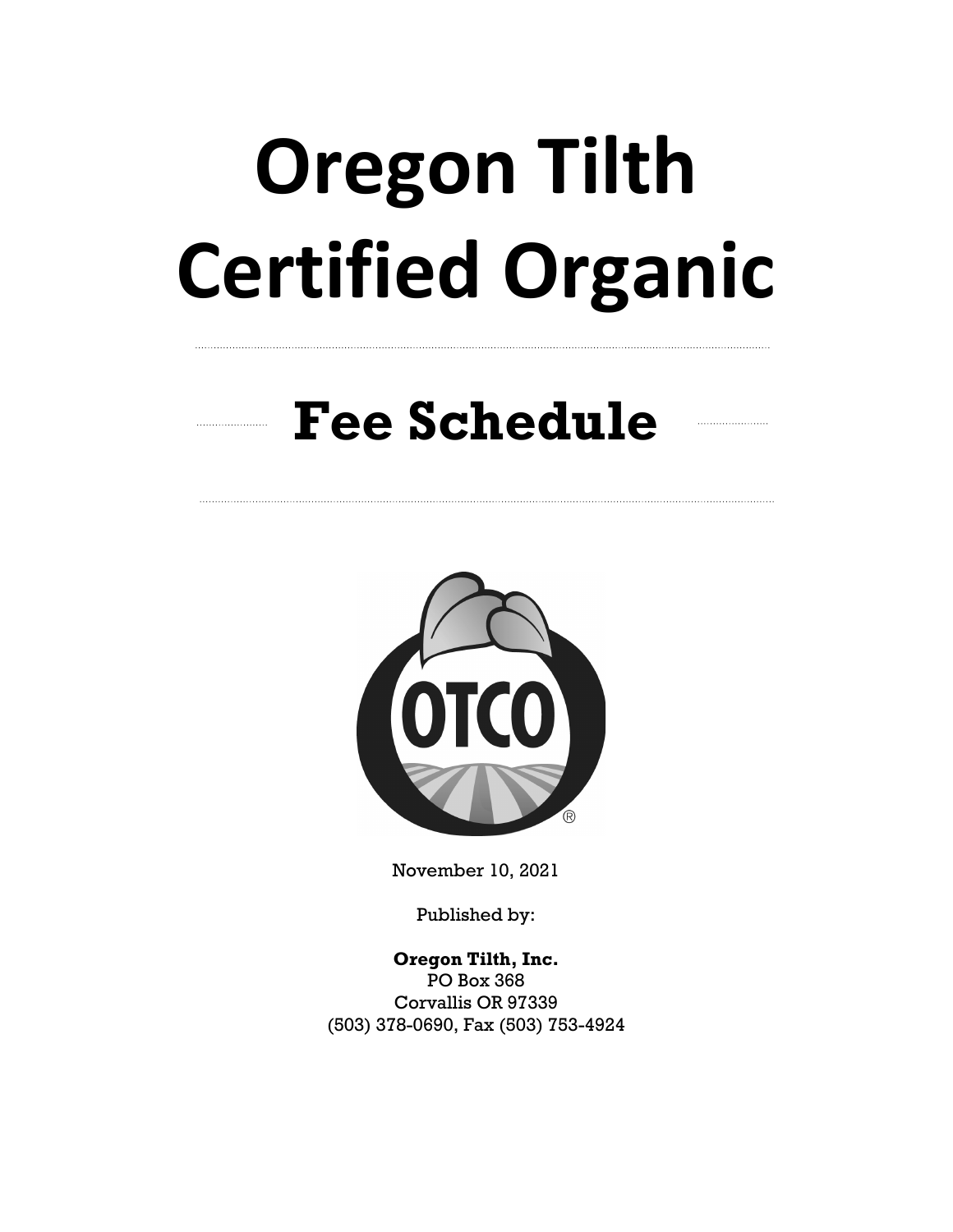| <b>WELCOME</b>                                           | <u>3</u>       |
|----------------------------------------------------------|----------------|
| <b>NEW APPLICANTS</b>                                    | 4              |
| <b>NEVER CERTIFIED</b>                                   | 4              |
| PREVIOUSLY CERTIFIED/CHANGING CERTIFIERS                 | 5              |
| <b>TRANSFER OF OWNERSHIP</b>                             | 5              |
| RENEWAL DATE ASSIGNMENT/PRORATED FEES                    | 5              |
| <b>RENEWING CLIENTS</b>                                  | $5\phantom{1}$ |
| <b>SALES REPORTING</b>                                   | 6              |
| <b>FARM/GROWER FEES</b>                                  | 7              |
| <b>LIVESTOCK SCOPE ADDITION</b>                          | $\overline{7}$ |
| FEES FOR MULTI-SITE OPERATIONS - GROWER GROUPS           | $\overline{7}$ |
| FEES FOR MULTI-SITE OPERATIONS - PRODUCTION PARTNERS     | $\overline{7}$ |
| <b>HANDLER/PROCESSOR FEES</b>                            | 8              |
| PROCESSOR/HANDLER CLASS (RETAIL)                         | 8              |
| PROCESSOR/HANDLER CLASS (WHOLESALE)                      | 9              |
| DUAL SCOPE (FARM OWNED AND OPERATED HANDLING FACILITIES) | 9              |
| <b>PRODUCTION PARTNERSHIPS</b>                           | 9              |
| <b>RESTAURANTS AND RETAILERS</b>                         | 10             |
| <b>INSPECTIONS</b>                                       | <u>11</u>      |
| <b>INSPECTION FEES</b>                                   | 11             |
| <b>ADDITIONAL INSPECTIONS</b>                            | 11             |
| <b>UNNANOUNCED INSPECTIONS</b>                           | 12             |
| <b>CANCELLING INSPECTIONS</b>                            | 12             |
| <b>OTHER CERTIFICATIONS</b>                              | <b>12</b>      |
| <b>COMPLIANCE RECOGNITION TO MEXICO ORGANIC STANDARD</b> | 12             |
| <b>SALMON SAFE</b>                                       | 13             |
| <b>OPT - GRASS FED</b>                                   | 13             |
| <b>GOTS (GLOBAL ORGANIC TEXTILE STANDARD)</b>            | 13             |
| <b>SCOPES OF CERTIFICATION</b>                           | 13             |
| <b>BASE CERTIFICATION FEE</b>                            | 14             |
| ONE CERTIFICATE, MULTIPLE FACILITIES                     | 14             |
| TRADER/MARKETER/BROKER/IMPORTER                          | 14             |
| <b>SAMPLE EVENT</b>                                      | 14             |
| <b>LABEL AND PRODUCT FEES</b>                            | 14             |
| <b>MISCELLANEOUS</b>                                     | 14             |
| <b>BEE BETTER CERTIFICATION</b>                          | 15             |
| MEXICO ORGANIC PROGRAM (LPO-LEY DE PRODUCTOS ORGÁNICOS)  | 15             |
| <b>PAYMENTS</b>                                          | 16             |
| EUROPEAN UNION (EU) ORGANIC PROGRAM                      | 16             |
| <b>KRAV PROGRAM</b>                                      | 16             |
| <b>REISSUING CFDI INVOICES</b>                           | 16             |
| NSF/ANSI 305 PERSONAL CARE PROGRAM                       | 17             |
| <b>LABEL AND PRODUCT FEES</b>                            | 17             |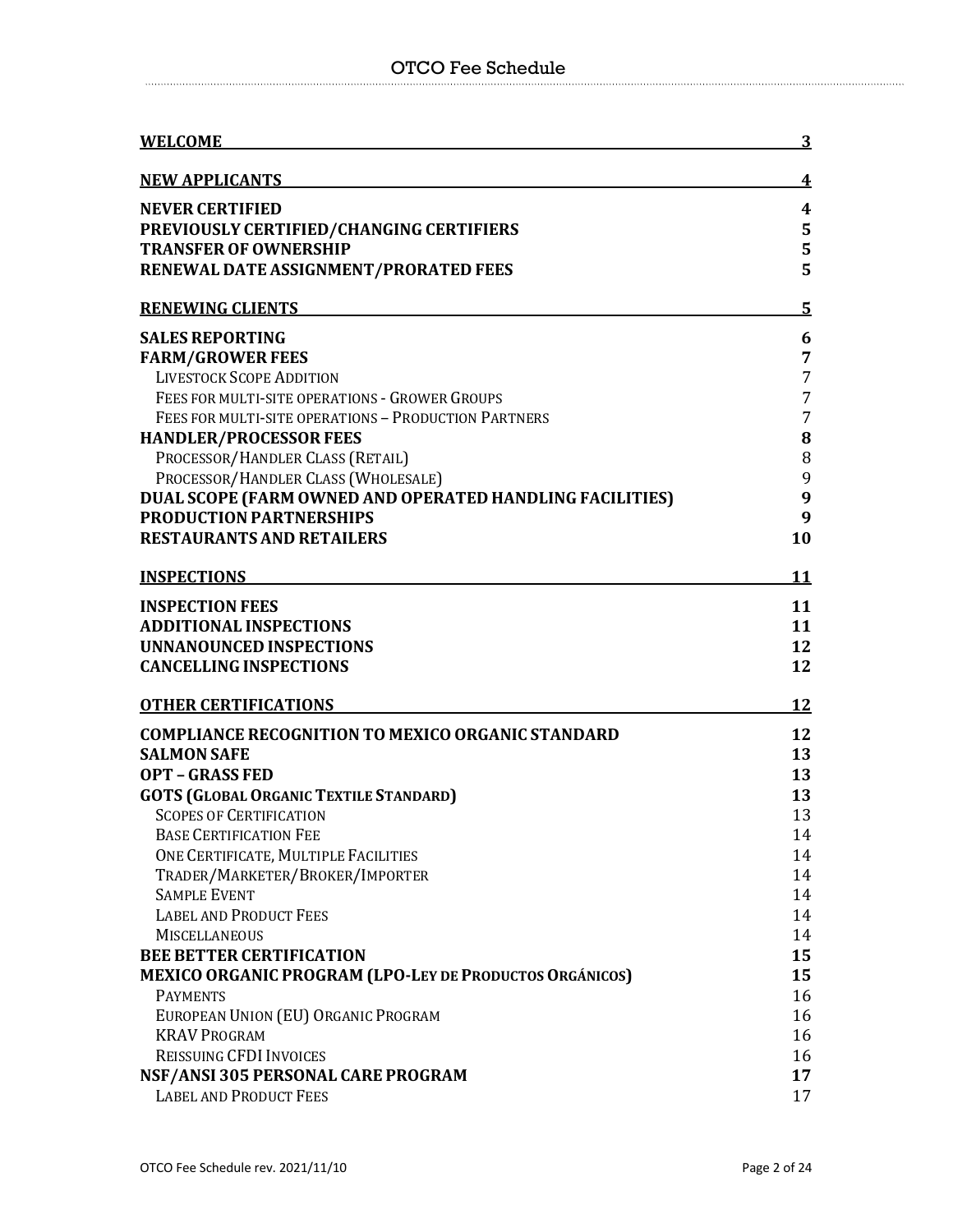#### OTCO Fee Schedule

| <b>MATERIAL REVIEW FEES</b>                                   | 17 |
|---------------------------------------------------------------|----|
| <b>ADDITIONAL SERVICES/CHARGES</b>                            | 17 |
| <b>EXPEDITED SERVICES</b>                                     | 17 |
| ADDITIONAL SCOPE, FACILITY OR LAND ADDS                       | 17 |
| EXPEDITED PRODUCT/CROP/LABEL ADDS/ACREAGE ADD/SUPPLIER UPDATE | 18 |
| <b>MID YEAR ADDITIONS</b>                                     | 18 |
| <b>FACILITY FEES</b>                                          | 18 |
| <b>MISREPORTED SALES</b>                                      | 19 |
| <b>REINSTATEMENT FEE</b>                                      | 19 |
| TRANSACTION CERTIFICATES (IMPORT/EXPORT OF GOODS)             | 19 |
| <b>IMPORT/EXPORT CERTIFICATE</b>                              | 19 |
| <b>CORRECTION FEE</b>                                         | 19 |
| COMPLEX/MULTI-SHIPMENT CERTIFICATES                           | 19 |
| EXPEDITED CERTIFICATE - ONE (1) BUSINESS DAY                  | 19 |
| EXPEDITED TRANSACTION CERTIFICATE - SAME DAY                  | 20 |
| <b>LATE/NO RESPONSE BY DEADLINE</b>                           | 20 |
| <b>MEDIATION FEES</b>                                         | 20 |
| <b>NON-PAYMENT OF INVOICES</b>                                | 20 |
| <b>BANK FEES</b>                                              | 20 |
| <b>NON-REFUNDABLE FEES</b>                                    | 21 |
| <b>CERTIFICATION FEE DISCOUNTS</b>                            | 21 |
| <b>EDUCATION CERTIFICATION FEE WAIVER</b>                     | 21 |
| <b>VETERAN-OWNED FARM OPERATIONS</b>                          | 21 |
| <b>PAYMENTS</b>                                               | 21 |
| <b>APPENDIX - FEE TABLE</b>                                   | 23 |

# **WELCOME**

Oregon Tilth is a nonprofit organization dedicated to supporting and promoting biologically sound and socially equitable agriculture. Through our certification program we work to support this mission by providing a range of organic and sustainable agriculture certification services. Oregon Tilth is well known for its organic certification program for both farmers and processors.

We are committed to maintaining stable certification fees and being competitive while also supporting our nonprofit mission. Transparency is important to us, so you will find that all fees related to certification are outlined in this manual. We will not charge a fee for something that is not outlined in this manual.

In general, there are two main types of certification fees and invoices that will be issued every year: the **annual certification invoice** and the **inspection invoice** after an on-site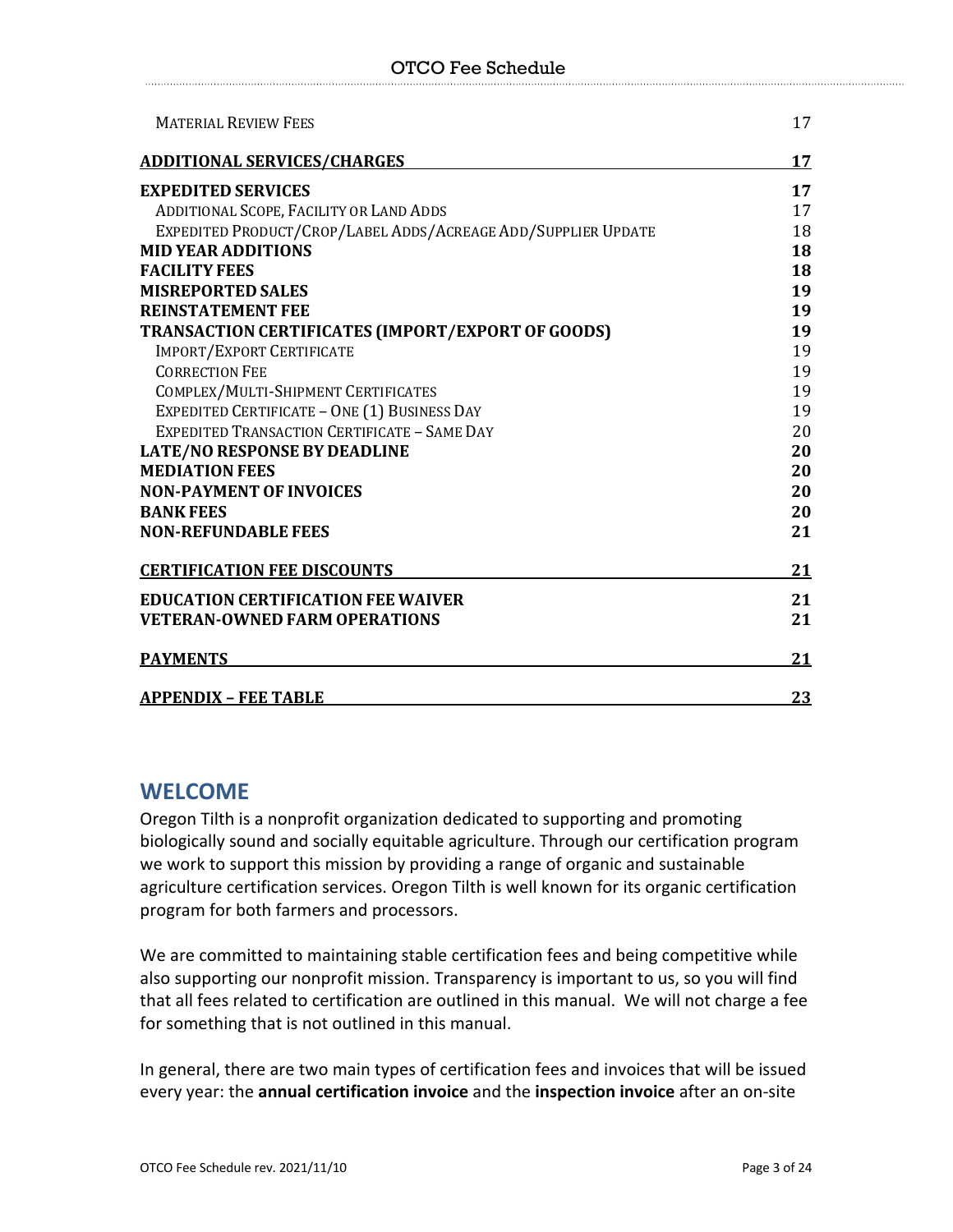physical inspection. However, as you will see in this manual, there are additional charges based on your unique activities and needs. To keep our fees down we may charge additional fees for uncommon requests or needs, such as international compliance and shipping documents or expedited services.

We encourage you to review this entire manual carefully to determine all fees that may be incurred by your operation. We are happy to assist. Please note that all the fees reflected in this Fee Schedule are in USD. Operations in Mexico may consult www.banxico.org.mx "Exchange rate to pay obligations entered into in U.S. dollars payable in Mexico" to determine the current exchange rate. For a current version of the OTCO fee schedule please download at www.tilth.org or www.esp.tilth.org for the Spanish version. If you have any questions, please call (503) 378-0690 or email organic@tilth.org.

# **NEW APPLICANTS**

# **NEVER CERTIFIED**

All new applicants must fill out and submit the appropriate application packet for the types of services they would like to obtain. You can access all of our applications at https://tilth.org/certification/apply or in Spanish at

https://esp.tilth.org/certificacion/formatos/ and review our application deadlines. To request an application by mail, email organic@tilth.org, or call (503) 378-0690 for (US office) or 01 [52] (452) 255-0953 (MEX Office) further assistance.

The application, also known as the Organic System Plan (OSP), must be submitted with payment of the new applicant fees to enable an initial staff review. This payment should include a minimum fee for the requested scope of service, plus a one-time nonrefundable new applicant fee of \$300 USD. The minimum fee for processors/manufacturers/brokers is \$1000, for crop/farm/wild-harvest operations it's \$325, and livestock scope will be an additional \$150 plus the above charge for crop or processor scope. Expedited service, e.g., a "rush review" request, is subject to additional charges and outlined in the expedited services section below.

For US entities, the following link will provide a step-by-step to help you calculate and pay new applicant fees: https://tilth.org/certification/tilth-fee-calculator/. The Oregon Tilth website accepts credit, debit, or PayPal. Alternatively, you can mail a check payment to: Oregon Tilth Inc., PO Box 368, Corvallis, OR 97339. If your company allows payment via ACH you may contact the Finance Department for bank information. If you are a Mexico client, an office administrator will contact you regarding how payments can be made.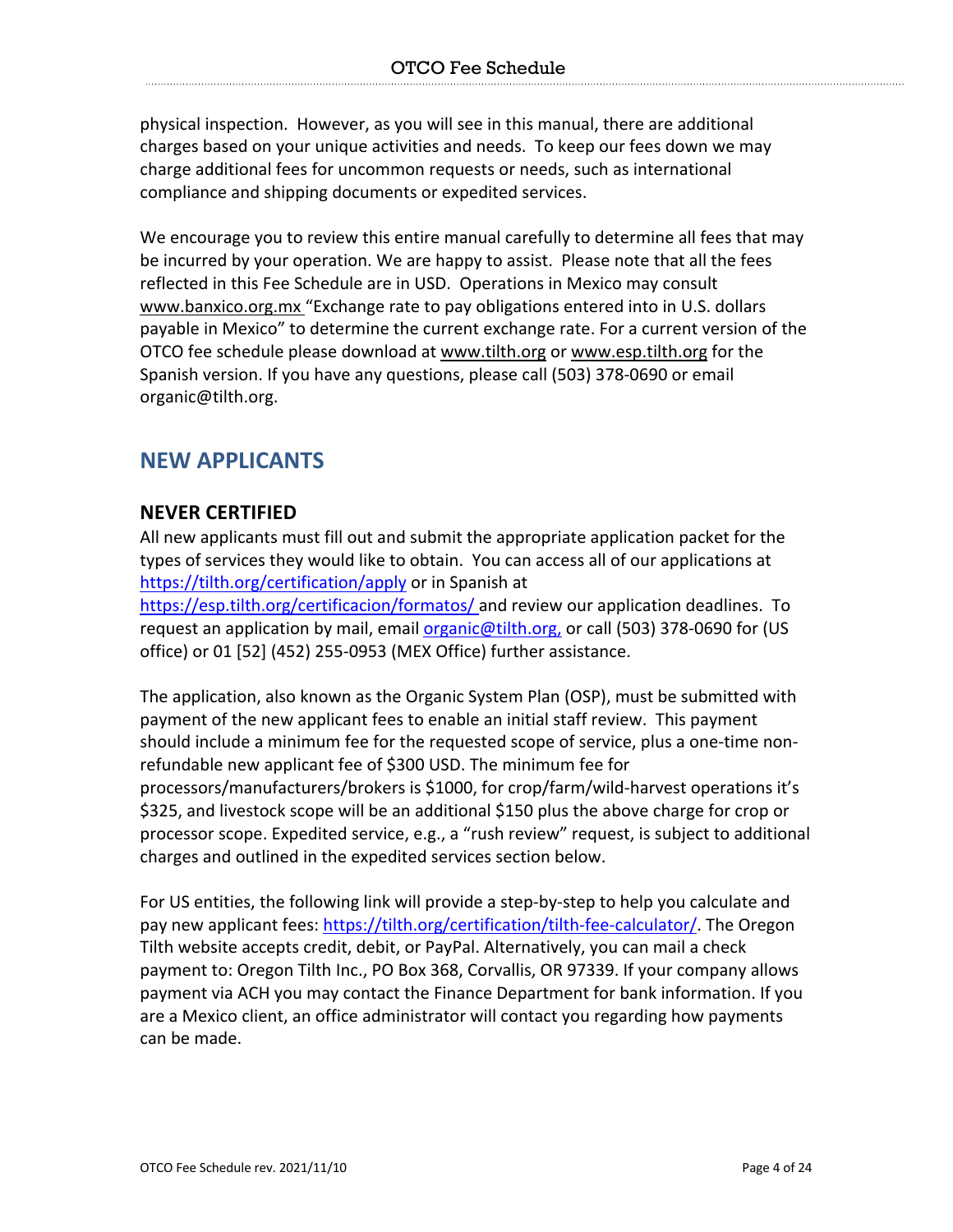# **PREVIOUSLY CERTIFIED/CHANGING CERTIFIERS**

Complete the certification OSP (Organic System Plan) and submit to the OTCO office following the procedures above. Your fees will be calculated based on your operation's *previous 12 months of gross organic sales* (see Fee Table in the Appendix) plus the new applicant non-refundable fee of \$300. Please pay online or by mail (see previous section). To ensure continuous, non-lapsed certification, do not discontinue or surrender certification with your current service provider until after receipt of a final decision and certificate from Oregon Tilth.

#### **TRANSFER OF OWNERSHIP**

In cases of certified operations being sold to or otherwise acquired by another legal entity, the new entity will pay certification fees based on organic sales and certification history of the acquired operation. In some instances, Oregon Tilth reserves the right to waive the fee if the transfer of ownership process requires minimal staff input and activity.

#### **RENEWAL DATE ASSIGNMENT/PRORATED FEES**

Upon successful submission of your application, you will be assigned a January  $1<sup>st</sup>$  (most common) or April  $1<sup>st</sup>$  renewal date, regardless of the issue date listed on your certificate.

If assigned a January  $1<sup>st</sup>$  date, the subsequent year's certification fee will be prorated with a credit according to the quarter your first-year certificate was issued in. For example, if your certificate was issued between January-March you will pay a full year of certification fees the following January 1 renewal. If your certificate was issued between April-June your fees for the following year will be calculated at three quarters (3/4) the first-year certification fee, so a quarter (1/4) of your certification fee will be credited back. If your certificate was issued between July-September, you will only pay half the certification fee the following year at renewal. And if you were certified from October to the end of the year, you will pay a quarter (1/4) the certification fees at your January 1 renewal. Please note that this excludes expedited applicants.

The prorated amounts cannot be calculated through our fee calculation portal. Our finance team will issue a credit memo and apply the credit to your outstanding certification invoice. When it comes time to submit your first OSP renewal application, feel free to contact our finance office for assistance.

# **RENEWING CLIENTS**

Renewals and/or changes to your Organic System Plan (OSP) occur yearly and are required to maintain your certification. The OSP Renewal Application can be processed online at https://tilth.org/certification/clients/renew/ in English or https://esp.tilth.org/certificacion/formatos/renueve/ in Spanish. Please follow the stepby-step process toward renewal and fee calculation, or you can choose to download and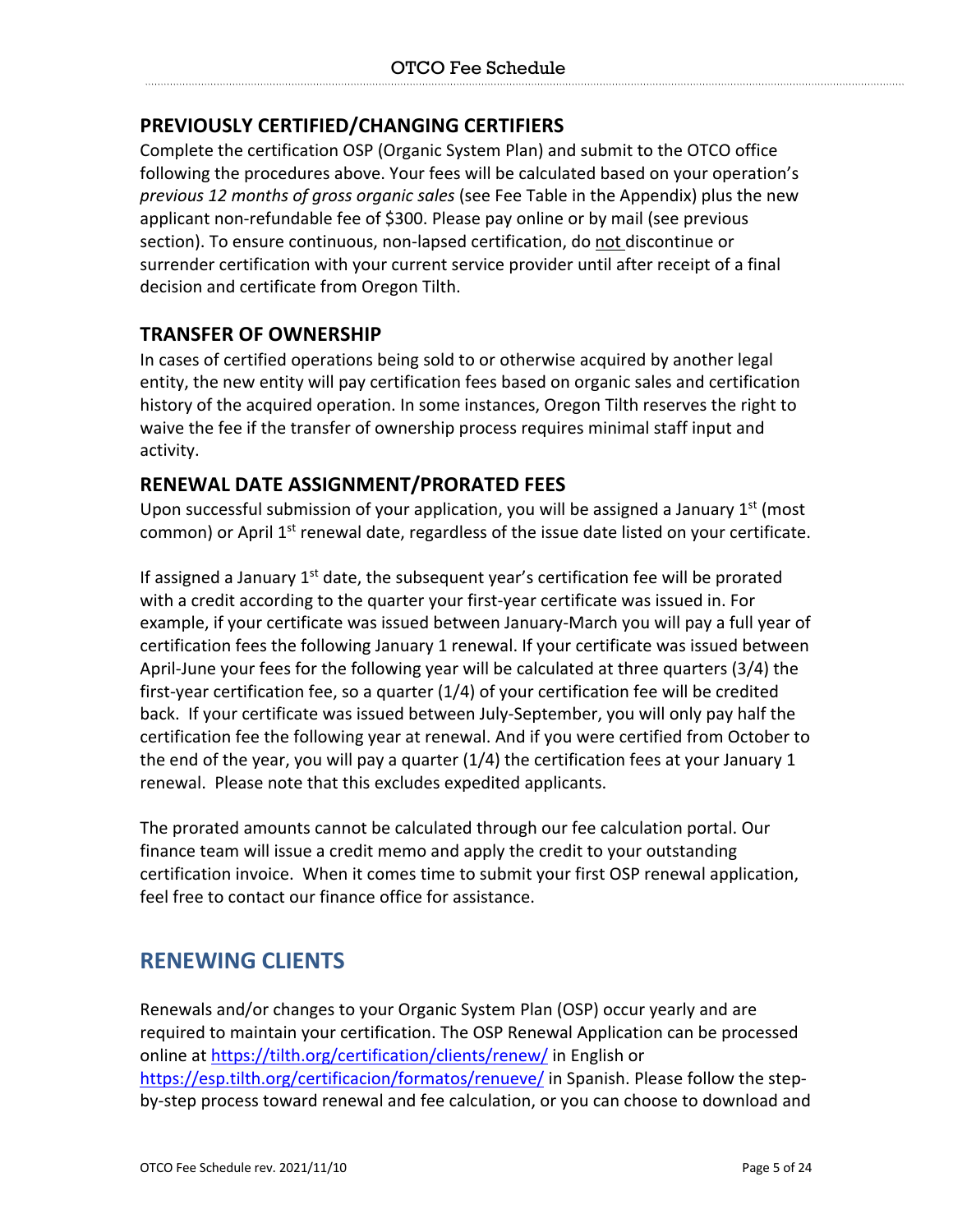fill out a paper version. To request renewal by mail, email organic@tilth.org or call (503) 378-0690 (US Office) or 01 [52] (452) 255-0953 (MEX Office) for further assistance.

Certification fees are calculated on your operation's previous year's sales of certified organic products. The annual certification fees for renewing certified operations are based on the gross income of certified products and are determined using the appropriate fee schedule as presented in the appendix. When filling out a paper version of the OSP renewal, you must list your previous year's sales to calculate your fee.

We desire that our clients submit a full 365 days of sales reporting to calculate the fee. Please keep your sales reporting dates consistent from one year to the next. So, if you are reporting on sales for a 365-day period of 05/15/20-05/14/21, the next year sales reporting date should follow accordingly – 05/15/21-05//14/22.

Here are two examples of ideal sales reporting periods.

Example 1: January 1, 2020 renewal date Report sales from 10/01/2018 to 09/30/2019

Example 2: April 1, 2020 renewal date Report sales from 01/01/2019 to 12/31/2019

If you have a question about your sales reporting dates, please call us for assistance.

Sales will be verified at the time of your inspection, and your assigned review officer will communicate discrepancies to the finance department. You may receive an additional invoice or a credit memo if your sales were overstated.

# **SALES REPORTING**

If you have several scopes of operations with two distinct certifiers and your goods/products are 'transferred' you must report the value of those goods to calculate your fees. For example, you maintain organic certification with Oregon Tilth for crop(s) while having organic certification for processing products with a different certifier. Technically, you own both operations but are not purchasing any goods; you are merely transferring the items to your processing facility. You must report the value of these goods exchanged to calculate your fees. You may use fair market value, local county commodity postings or other appropriate methods.

It may be more cost-effective for you to switch both scopes of certification to one certifier. Give us a call and we can discuss your options.

Sales reported at renewal should include all products, land, etc. that are listed on your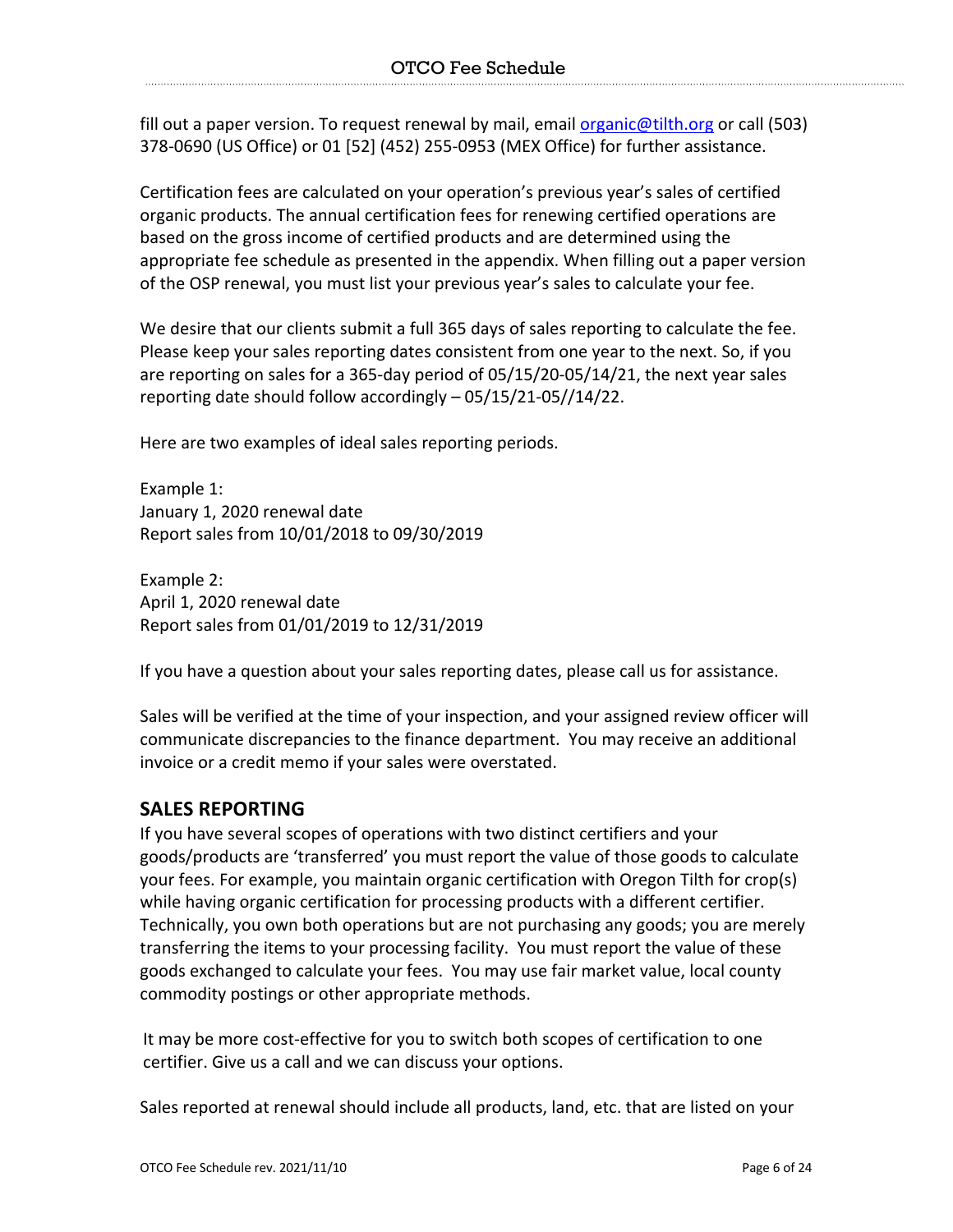certificate, even if they are not sold as organic. A portion of sales not sold as organic may be excluded from the fee calculation by petition and special permission from the Finance & Administration Director. You must submit your request in writing and follow up information and proof may be requested. All records are kept in confidentiality with law.

If you are a transitional client, you do not report sales on your organic crops until you have received your certificate. Sales from the date of certificate issue are reported as organic and are eligible for fee schedule calculations.

#### **FARM/GROWER FEES**

(Includes livestock, crop, transitional and wild harvest operations)

In the first year, the cost of certification is \$625 USD. This includes a \$325 base certification fee and a non-refundable \$300 USD new applicant fee. If you have been previously certified, use the previous year's sales and find the appropriate tier in the chart in the appendix. If you are transferring from another certifier, we will waive the \$300 USD new client fee.

#### **Livestock Scope Addition**

Livestock operations seeking certification should add an additional \$150 USD to their fee calculation, in addition to the total calculated from the appropriate tier.

#### **Fees for multi-site operations - Grower Groups**

A multi-site operation with demonstrated internal control system (a.k.a. a cooperative or grower group) involves a centrally managed association of local growers producing similar crops using similar practices and marketing their products in common.

Please reference information in the appropriate FARM/GROWER FEE section to calculate the base certification fee. For multi-site operations, an additional *grower group fee* is charged. This fee is calculated by taking the square root of the previous year's reported sales of gross organic product. The maximum grower group fee is \$12,000 USD for Farm/Growers.

#### **Fees for multi-site operations – Production Partners**

Multi-Site Operations may be production partners contracted to provide crop or livestock products, predominately to the primary operation, which contribute to a finished organic product sold by the primary operation. Please see the below section on "Production Partnerships" for a clear definition and qualifications for this arrangement. This production partnership arrangement allows the primary operation to cover the multi-site operation's certification expenses.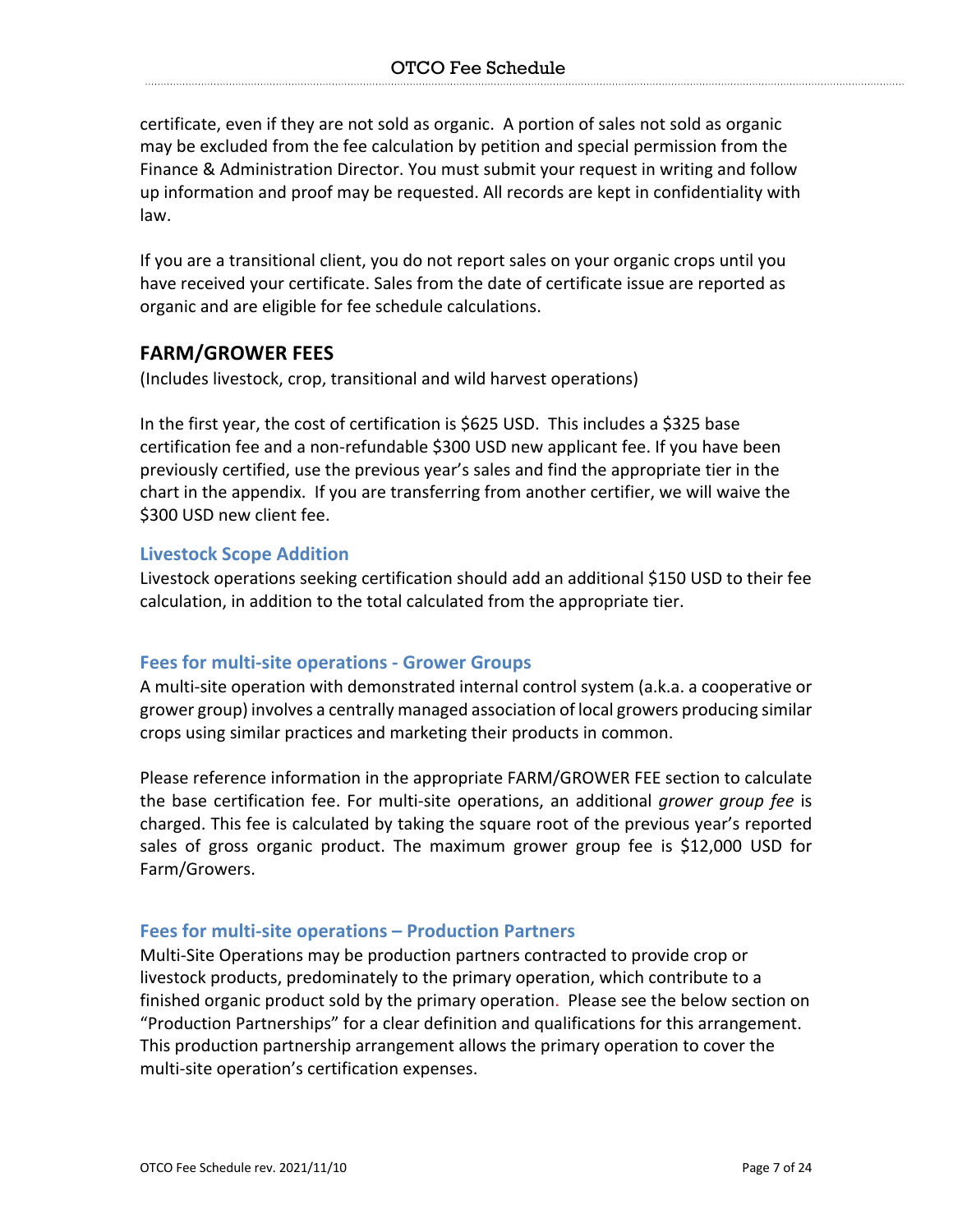For each operation in the multi-site production partnership, a multi-site operation fee of \$1,700 USD and a grower group fee (see above) is charged, with a maximum combined production partner/grower group fee of \$12,000 USD.

The grower group fee calculation for production partners is calculated by taking the square root of gross organic sales. For production partners with gross sales greater than \$5 million dollars, the calculation is multiplied by 1.5 to account for greater operational complexity.

# **HANDLER/PROCESSOR FEES**

OTCO bases fees for the certification of food, fiber, and personal care handling operations on the type of operation. Fees may be based on more than one level of the fee schedule depending on the products produced and the services provided. Additional scopes for processing certification can be found in the NSF/ANSI 305 and GOTS sections below. Your initial point of contact with Oregon Tilth will help you determine if these extra scopes and fees will apply in addition to your base processor fee.

In the first year, the cost of certification includes a \$1,000 USD base fee and a nonrefundable new applicant fee of \$300 USD. If you have been previously certified, use your operation's prior year's sales and find the appropriate tier in the chart. We will waive the \$300 new client fee if you are transferring certification to Oregon Tilth.

For renewing clients and previously certified operations switching certifiers, sales reporting to calculate certification fees is determined by an operation's identified type. The two types are outlined below and if you have questions about which category you fall into, a member of your client service pod can help you identify the correct bracket.

Only report sales for organic products listed on your certificate. If you have multiple facilities and each has a separate certificate, that facility must report its sales individually to calculate the annual certification fee. If you have multiple facilities and one certificate, all facilities report their sales to the designated main contact. A processor with multiple facilities on one master certificate will be assessed \$300 USD annually for each facility on the master certificate, in addition to the base fee listed in the appendix.

#### **Processor/Handler Class (Retail)**

This main bracket will be for most operators that physically handle and manufacture organic products. This category includes companies that process their own food or fiber products or hire co-packers to perform the manufacturing for them. Retail products include those packaged for the end user (including livestock feed) and products offered in bulk by retailers. This category also includes activities such as seed cleaning as well as fruit, fiber, or vegetable packing, consolidating and/or packaging.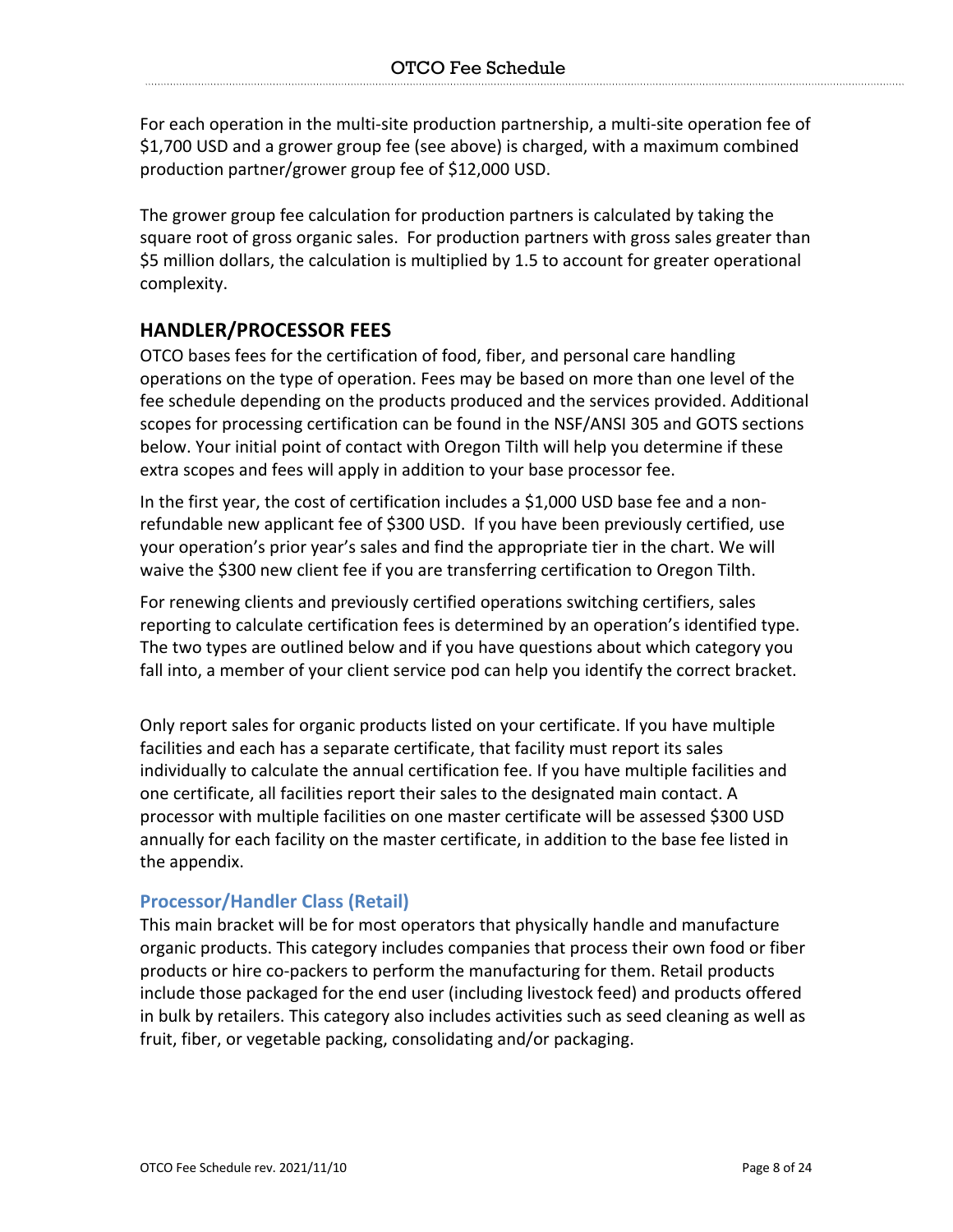If more than 50 percent of your gross organic sales are from co-packed products, use this chart. Sales will be verified at point of inspection. Fee schedule column listed as "Wholesale" in appendix should be used for these operations.

Please see the appendix and follow the scheduled listed as "Retail and Dual Scope" to calculate certification fees.

#### **Processor/Handler Class (Wholesale)**

The second bracket is for companies that take little or no possession of products, have high overhead, or co-pack products for other companies. Some examples of businesses that fall into this category - commodity brokers, marketers, brand owners, storage facilities, livestock yards, slaughterhouses, distributors, and companies that co-pack labels (but do not create or modify the product formula). This category includes the production of food ingredients and fiber inputs intended for further processing prior to retail packaging and/or sale, or for the sale and transfer of goods.

Co-packing occurs at facilities that manufacture processed products for another company. Co-packer sales are based on the sale of organic product or fees received for production services as applicable. This category also includes brokers who do not pack or process product. Incidental re-packing for quality control or assembling orders is allowed. Brokers who do not pack, process, or physically handle organic product can figure their reported sales by deducting the cost of organic goods from the reported amount.

If more than 50 percent of your gross organic sales are from co-packed products, use this chart. Sales will be verified at point of inspection. Fee schedule column listed as "Wholesale" in appendix should be used for these operations.

# **DUAL SCOPE (FARM OWNED AND OPERATED HANDLING FACILITIES)**

Organic farm operations also manufacturing and selling organic processed products which must have both classes of certification (i.e., a farm and a processor certification), pay certification fees based on the total sales of certified products (i.e., the combined sales of crops and processed products).

In the first year, the cost of certification includes a \$1,000 USD base fee and nonrefundable new applicant fee of \$300 USD.

Operations with both processing and farm scope will follow the "Retail and Dual Scope" class fee schedule listed in the appendix. If you have livestock, this is considered an additional scope and will require \$150 USD added to the base certification fee listed.

#### **PRODUCTION PARTNERSHIPS**

A production partnership involves a collaborative effort among two or more companies marketing their products in common. A single production partnership certification may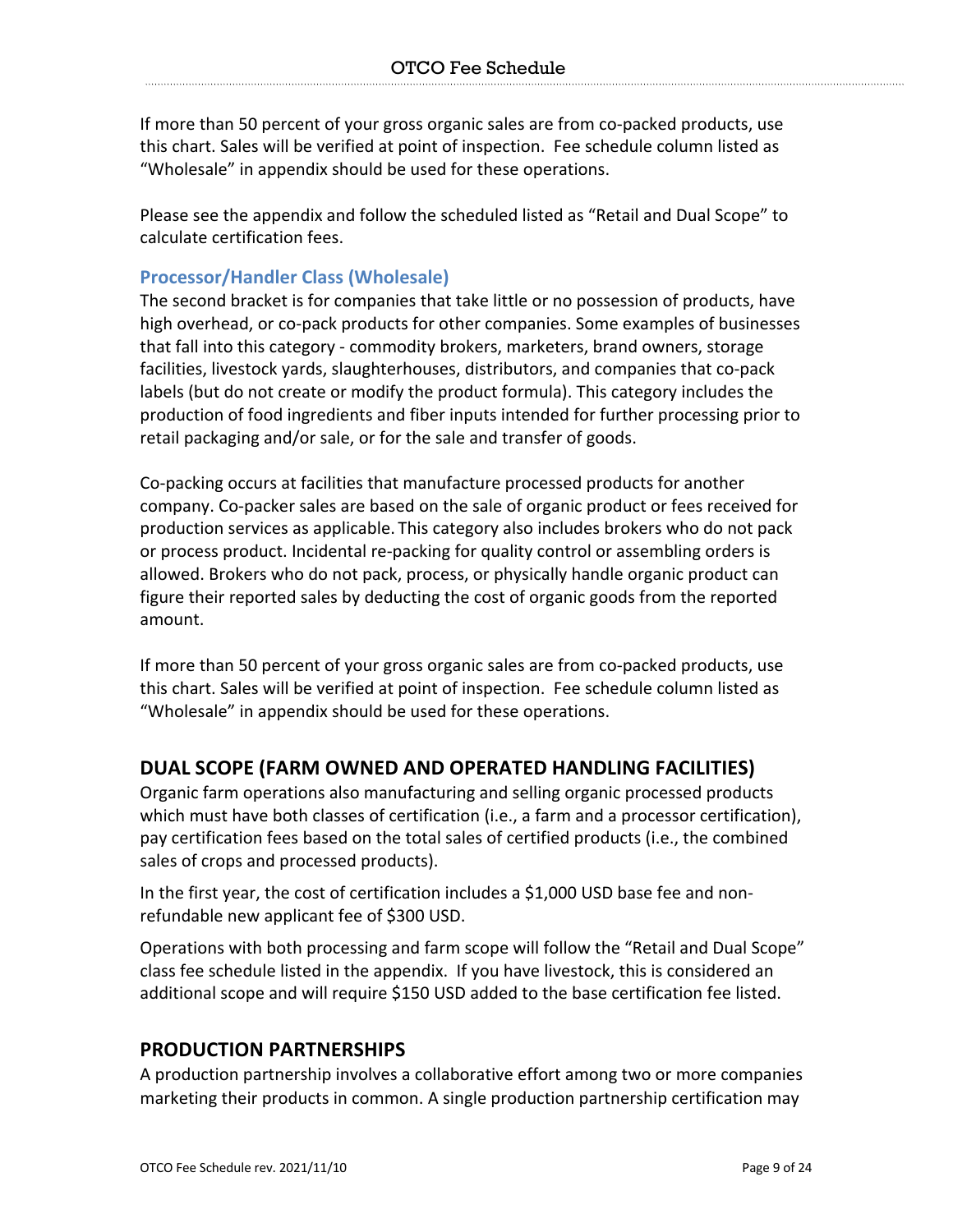cover diverse activities at diverse sites. A primary liaison is responsible for organizing application forms(s), updating information annually, and identifying billing and inspection arrangements. Each partner receives an annual inspection by OTCO, is required to submit an OSP and will be issued a certificate in their company/farm name.

An operation may choose to have farm or processing production partners that are contracted to produce or handle organic product predominately on behalf of the primary operation. Production Partners may have private label agreements with entities, but the parent entity is still responsible for production coordination. Not less than 75 percent of a partner's gross sales of the certified product shall be marketed under the primary operation's brand. This production partnership arrangement allows the operation to cover the production partner's certification expenses.

If it is found that less than 75 percent of the production partner's sales are not for the primary operation, the production partner arrangement will be invalidated. The partner will be responsible for paying the difference in the production partner fee and what the regular certification fees would have been without a production partner agreement. Inspection fees will also be required, and Oregon Tilth will notify the primary liaison in this event.

In such arrangements, the primary operation pays certification fees on its sales as outlined in the applicable fee schedule. For each partner included in the production partnership, a certification fee of \$650 USD is charged on sales under \$50,000 USD. The Production Partner fee increases to \$850 USD for operations whose sales are above \$50,000 as reported on the OSP.

All production partners are required to report their sales on the OSP renewal form, although the sales will not affect their fee amounts.

Oregon Tilth reserves the right to refuse the production partner arrangement if the complexity of the operation exceeds our administrative capacity.

# **RESTAURANTS AND RETAILERS**

The annual fee for the certification of restaurants and retailers is based on number of retail locations. Retailers may choose to limit scope of certification "by department" and will be charged according to the "by department" fees listed.

Restaurant operations will be charged according to the "entire location" fees listed below, which is \$1,250 USD per location.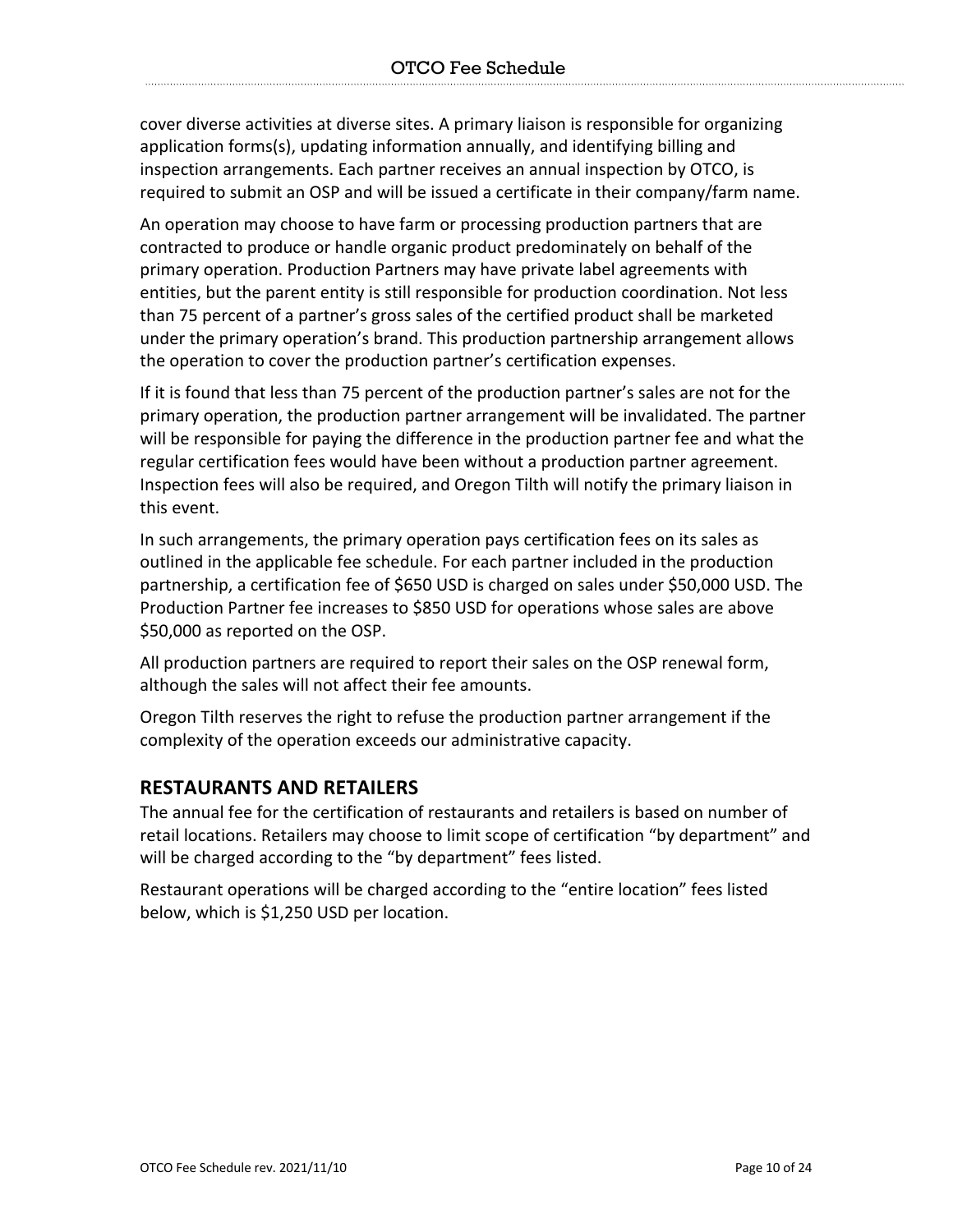| Number of Retail Locations Entire Location |                               | <b>By Department</b>                  |
|--------------------------------------------|-------------------------------|---------------------------------------|
|                                            | <b>Certification fee USD)</b> | Certification fee (USD)               |
|                                            | \$1,250                       | \$500 per department, per<br>location |
| $2 - 5$                                    | \$5,000                       | \$500 per department, per<br>location |
| $6 - 10$                                   | \$10,000                      | \$500 per department, per<br>location |

# **INSPECTIONS**

Inspection costs can be highly variable due to several factors. Size and scope of an operation can determine its complexity and time required for inspection. Client preparedness plays a key role. If records are organized and accessible, this can decrease the amount of time an inspector needs to complete an inspection. Our inspections team works, whenever possible, to negotiate grouped inspections with other operations to help defray travel costs across several clients. Additionally, the location and ease of accessibility of the inspection site may contribute to the cost of an inspection. Our Inspections Team and Finance Team work diligently to monitor inspections and keep them at a reasonable cost. The Inspection Team can help answer your inspection questions and fill your inspection needs.

# **INSPECTION FEES**

In addition to the certification fee, operators should plan for annual inspection fees. Fees are assessed following the completion of an inspection at the site(s) of production. The inspection fee includes the inspector's time spent in preparation for, execution of, and final production of the report following the inspection. The billable rate to the client for these activities is \$68 hr. In addition, travel expenses including time, transport, lodging, and meals, will be assessed. Hourly travel rate for our inspectors is \$45 hr.

Clients must schedule a mandatory annual inspection. Our Inspections Department will contact you to arrange the annual inspection. Due to scheduling and inspector availability, the physical inspection may occur more or less than 12 months since your last inspection, although it must not exceed 18 months since last inspection. Please note that even if your inspection date is assigned 12 months or more after your certificate issue date, this does not impact the validity of your certificate.

# **ADDITIONAL INSPECTIONS**

Additional inspections may be required for new applicants unable to demonstrate substantial compliance during the annual inspection. OTCO reserves the right to decide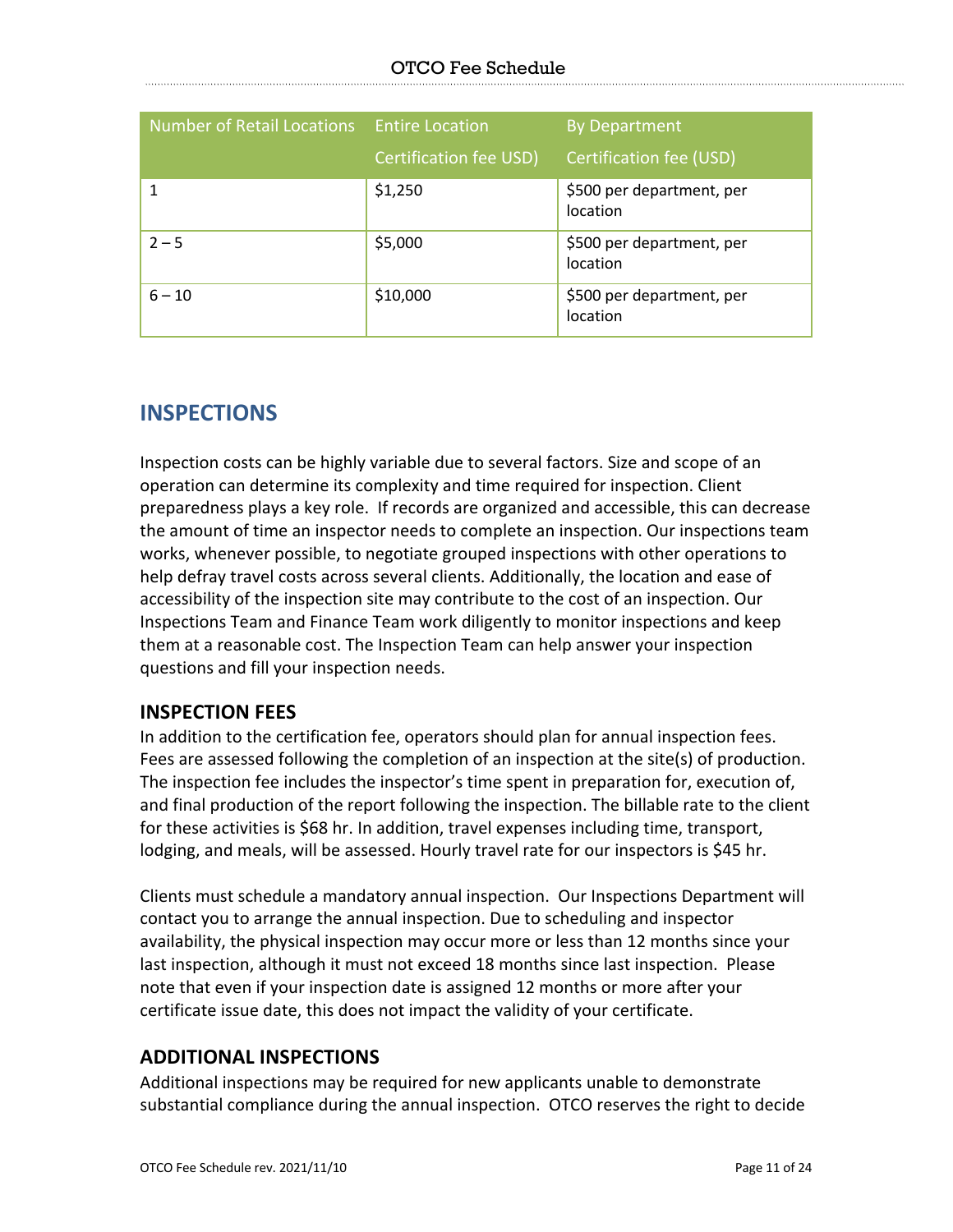if additional inspection support is needed for large-scale operations (i.e., two inspectors). Additionally, the USDA NOP and other accreditation bodies may order additional compliance inspections, which will be the responsibility of the client to cover. If additional scheduled inspections are required to demonstrate compliance or to add new fields/sites or facilities, then OTCO bills for the inspection fee plus a 10 percent administration fee.

## **UNNANOUNCED INSPECTIONS**

Certified operators are subject to unannounced inspections and/or sampling events. No fees are assessed for unannounced inspections. Typically, we do not pass the sample costs to the client, but we reserve the right to do so regarding issues of noncompliance.

# **CANCELLING INSPECTIONS**

If you cancel a scheduled inspection with less than one-week notice (from the date of the scheduled inspection), you will be assessed the inspector's preparation time, reimbursable expenses (travel, lodging, etc.) that have been incurred for the planned trip, as well as an administrative fee of \$100 USD. If the inspector is en route, the client will be billed for travel time, in addition to the above listed costs.

# **OTHER CERTIFICATIONS**

Oregon Tilth continues to expand its certification services to support organic operations with socially equitable and biologically sound production.

For example, Oregon Tilth offers evaluation of organic products for compliance and/or equivalence with additional requirements of foreign markets, such as the Great Britain /European Union, Mexico, Japan, Taiwan, Korea, Switzerland, and Canada. We also offer certification to various private label standards such as the Global Organic Textile Standard (GOTS) and NSF/ANSI 305 Personal Care Standard.

Additionally, Oregon Tilth develops partnerships with other certification programs, such as Salmon Safe and Organic Plus Trust-Grass Fed, to evaluate farms to multiple standards during the same inspection. In addition to the applicable base fee schedule for the type of operation, the associated additional certification evaluation fees are as follows:

# **COMPLIANCE RECOGNITION TO MEXICO ORGANIC STANDARD**

All U.S. organic products exported to Mexico must be certified to Mexico's Organic Standards Law (LPO) as the two countries do not have a trade equivalency agreement in place. Oregon Tilth assesses a \$1,000 fee for our current certified operators wishing to export products into Mexico. This fee is in addition to processor or farm base fees listed in the above main fee schedule section.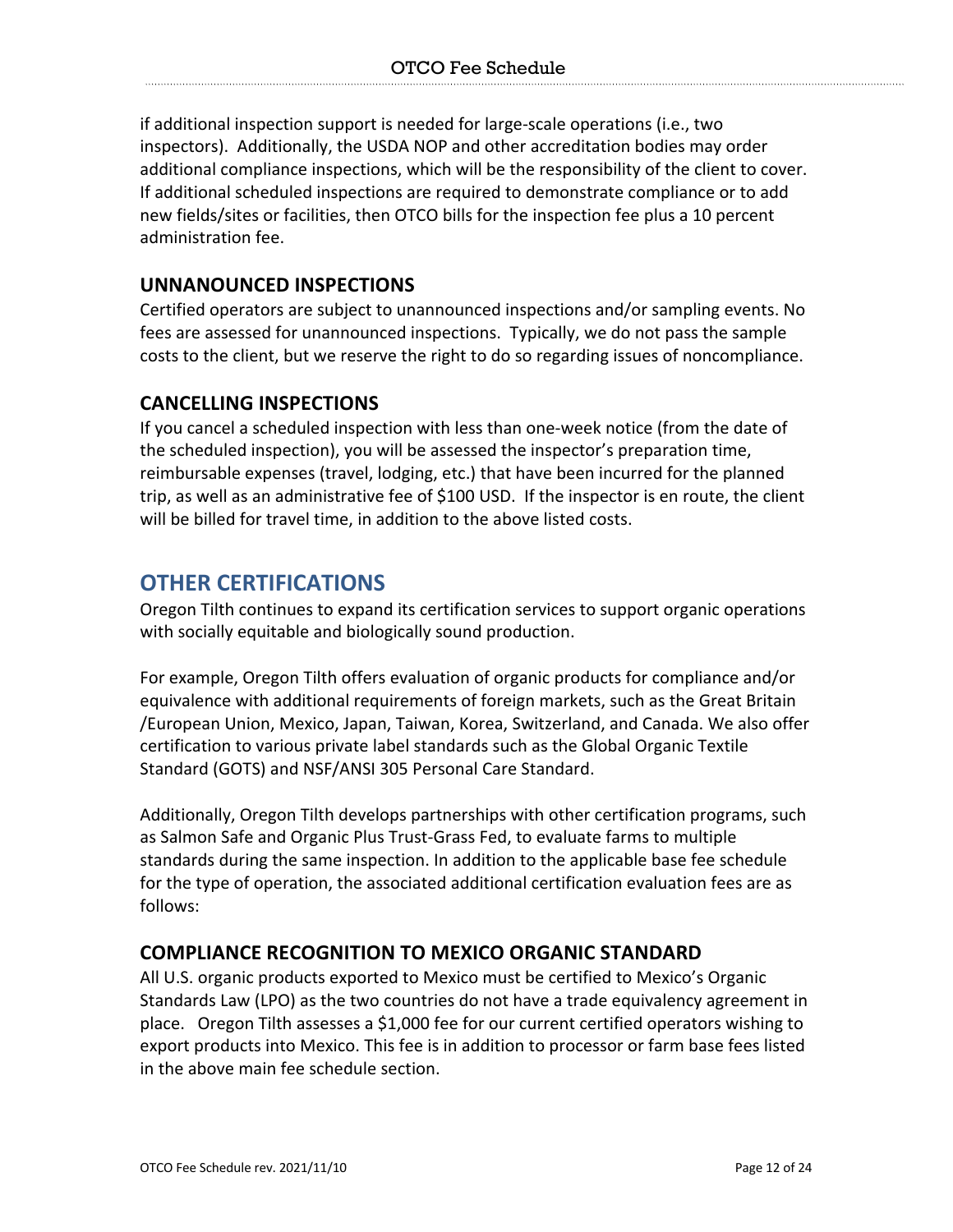Those currently certified by other ACB's can apply for this compliance recognition with Oregon Tilth and they will be charged an annual fee of \$3,000. Any items added after the initial review will be treated as product and label additions and will incur the \$50 per review fee listed in the 'Additional Services/Charges section below.

# **SALMON SAFE**



The Salmon Safe eco-label signifies an independent verification of environmental practices and management that protects water quality and habitat. This includes but is not limited to areas such as sediment and erosion control, water use, pest and animal management, and biodiversity conservation. The Salmon Safe certification can apply to farms, vineyards,

urban developers and builders and land managers. Currently, Oregon Tilth only offers this service in conjunction with organic certification to farms.

A \$95 USD fee is assessed every three years and is included on your organic inspection invoice. The Salmon Safe inspection is conducted alongside the annual organic certification inspection.

# **OPT – GRASS FED**



OTCO, in cooperation with Earth Claims LLC and The Organic Plus Trust (OPT), provides OPT Certified Grass-Fed Organic certification to organic farmers and handlers with grass-fed livestock products.

OPT Certified Grass-Fed Organic identifies farmers and businesses who are maximizing the use of pasture grazing, minimizing grain in all forms, and maximizing animal wellbeing. The program is underpinned by the USDA National Organic Program (NOP) and builds upon the existing organic certification requirements. OTCO-certified organic farmers and handlers are eligible to receive a flat rate fee (\$350 USD) in addition to annual certification or certifications application fees. Inspection costs will be categorized and calculated separately and be included on your normal inspection service invoice.

# **GOTS (Global Organic Textile Standard)**



# **Scopes of Certification**

OTCO's organic fiber program certifies to the Global Organic Textile Standard (GOTS) — a comprehensive certification service for each step throughout the textile supply chain. The GOTS standard incorporates high-level environmental standards and social criteria compliance along

the entire textile chain. As such, the following four scopes have been identified as a type of entity in the textile supply chain:

SCOPE 1 - Mechanical processing and manufacturing facilities and products (e.g., gin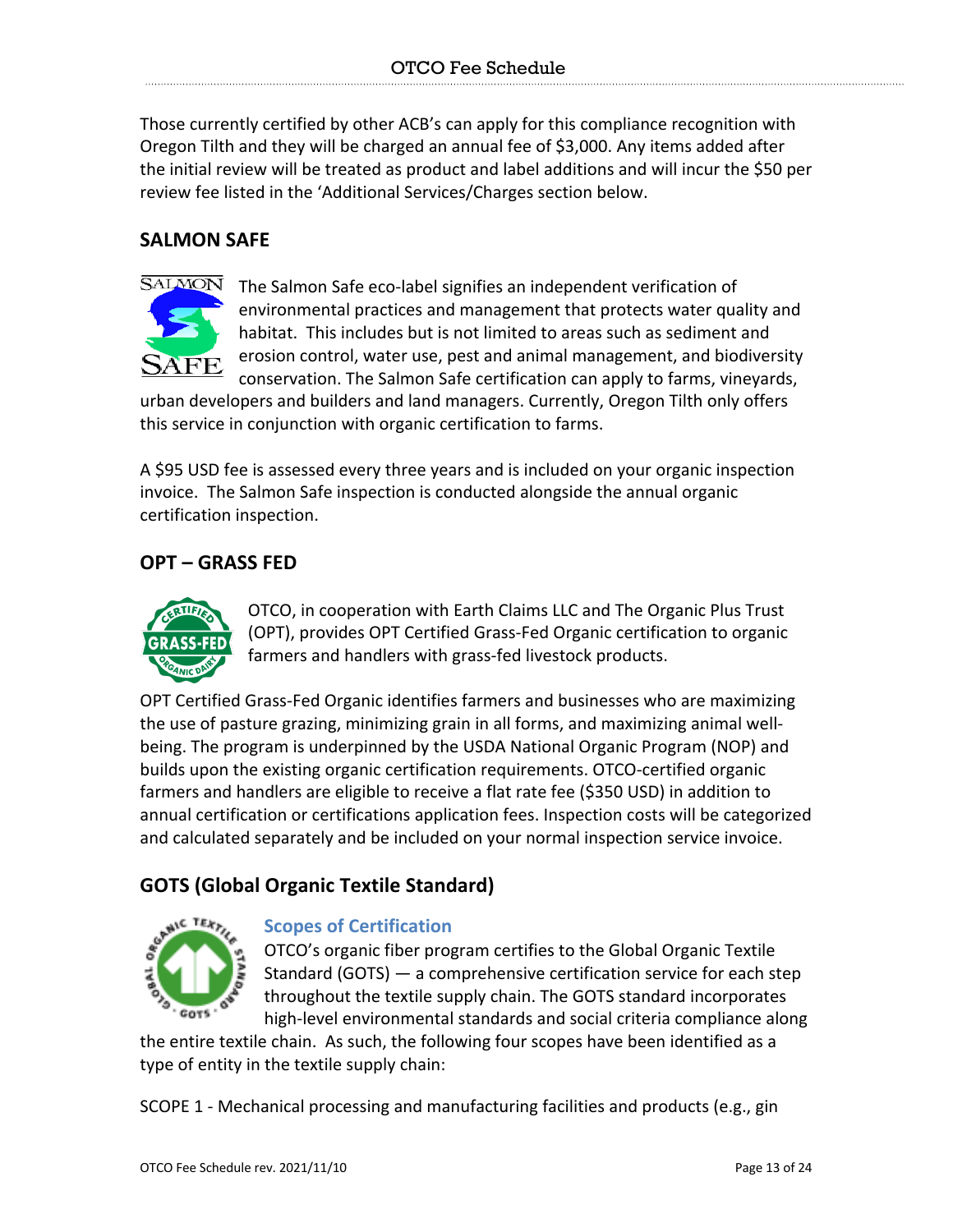operations, nonwovens, bedding manufacturing, cut and sew, etc.)

SCOPE 2 - Wet processing and finishing operations and the products made (e.g., washed cotton, preparing fibers for textile production, dyeing, laundering, finishing woven and knit fabrics)

SCOPE 3- Trader/broker/marketer/importer operations that can receive and repack products (taking possession of the goods) or can be logistical coordinators such as brokers or traders (no possession of goods taken).

#### **Base Certification Fee**

GOTS clients will pay base certifications fees according to the fee schedule for Handling Operations outlined above. The same classification for GOTS brokers and marketers applies on the processing fee schedule. Each GOTS client will also pay a \$500 USD facility and licensing fee.

#### **One Certificate, Multiple Facilities**

Every GOTS facility and sub-contractor whose records must be reviewed and inspected will be charged a \$500 USD facility fee. This fee also includes the per facility royalty/licensing fee that Oregon Tilth passes on from Global Standard GmbH, the GOTS standard authority.

#### **Trader/Marketer/Broker/Importer**

The same classification for GOTS brokers and marketers applies on the processing fee schedule, so your fees will only be assessed on the net profit of goods sold, as long as physical possession of the goods does not occur.

#### **Sample Event**

In 2019, a mandatory sampling event for gin operations was implemented by the GOTS standard. These costs will be passed along to the operators and will include the laboratory analysis cost, inspector time and supply/shipping expenses. Expect this cost to be a minimum of \$600 USD per sample.

#### **Label and Product Fees**

After initial certification, if a GOTS client wishes to add a new label or product to their certificate, Oregon Tilth will levy a \$50 USD per label/product fee. If you require a faster timeline for a label or product, please see the expedited services section.

#### **Miscellaneous**

All other miscellaneous transaction fees listed in this schedule also apply to GOTS clients. These fees include but are not limited to transaction certificates, all late charges, withdrawal fees, inspections, non-refundable fees, new applicant fees, expedite fees, etc.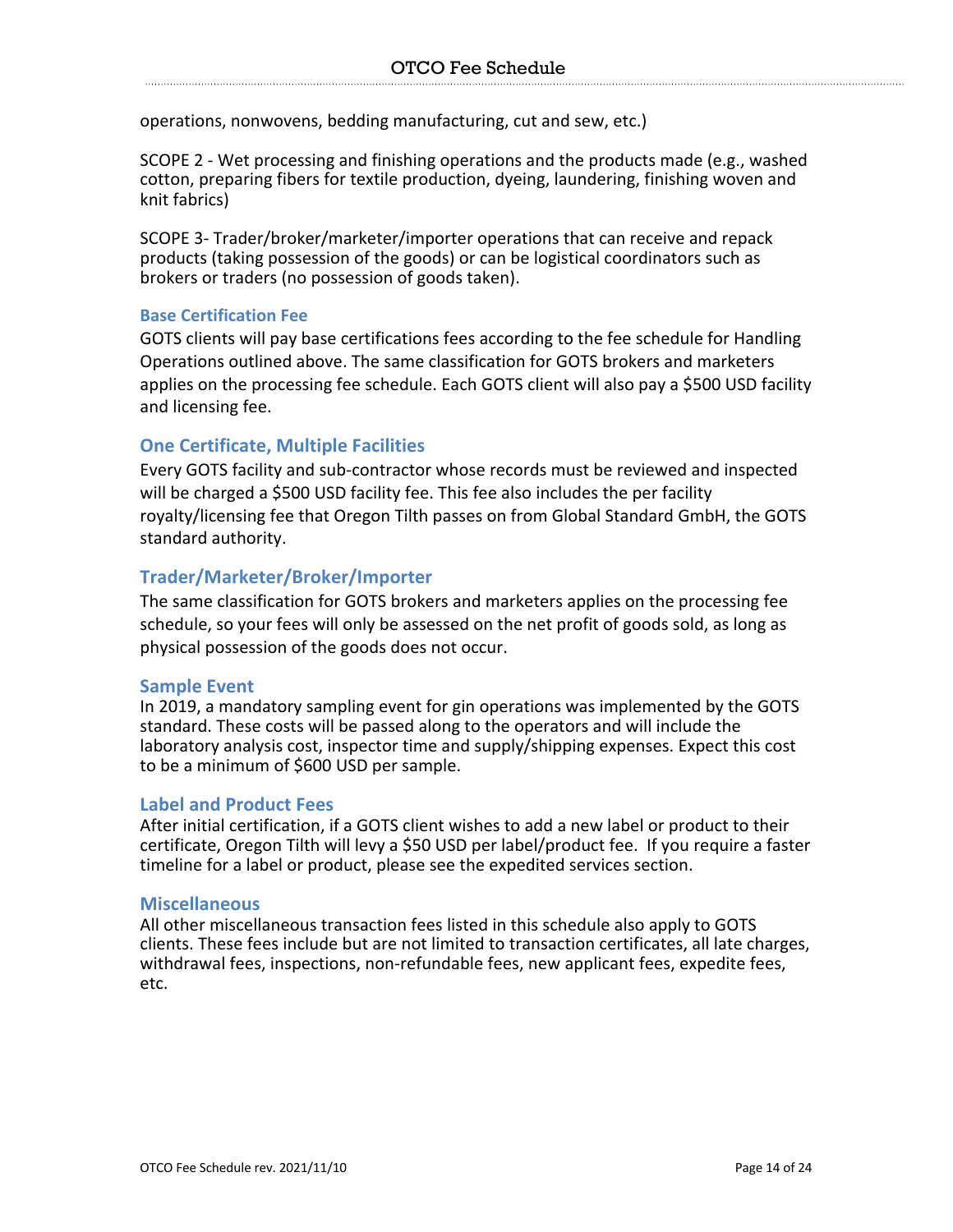# **BEE BETTER CERTIFICATION**



The Xerces Society, in partnership with Oregon Tilth, developed Bee Better Certified**™** to promote pollinator conservation in agriculture. The Bee Better production standards are science-based and field-tested, guaranteeing that the actions farmers take actually improve pollinator habitat. Third-party verification from Oregon Tilth ensures that the certification process is transparent and trustworthy.

Certification fees are due every third year and will cost \$400 USD for farm/grower operations or \$1000 USD for a handler/processor. In addition, processors will pay an annual royalty fee based on gross sales of products listed under the Bee Better label. These products are listed on the royalty agreement and sales should be reported on the annual renewal. Currently, royalty fees are .01 percent of net annual sales with a cap of \$100,000 USD per product and a maximum fee of \$200,000 for all products combined.

All farm operations will have an on-site physical inspection the first year, and the inspector time and travel expenses are invoiced to the client. Processors and handlers of Bee Better verified products will receive a desk audit without an onsite audit unless the application risk assessment indicates a need for an in-person inspection. In subsequent years, Oregon Tilth reserves the choice to conduct a desk audit, or we may choose to send an inspector to ensure appropriate compliance is maintained. On-site inspections costs incurred are the responsibility of the client.

# **MEXICO ORGANIC PROGRAM (LPO-Ley de Productos Orgánicos)**



The Mexico Organic Program requires that any products produced and/or sold in Mexico as organic must meet the requirements of the Mexico Organic Standards (LPO), or be shipped to Mexico under an equivalency arrangement. OTCO is accredited to offer LPO certification services.

OTCO offers services to evaluate crop and handling operations that

comply with LPO.

Follow the fee schedule for organic certification, and then add an additional \$500 USD for the LPO certification.

Oregon Tilth must also assess and collect the Mexico 16 percent VAT tax on all certification and inspection invoices.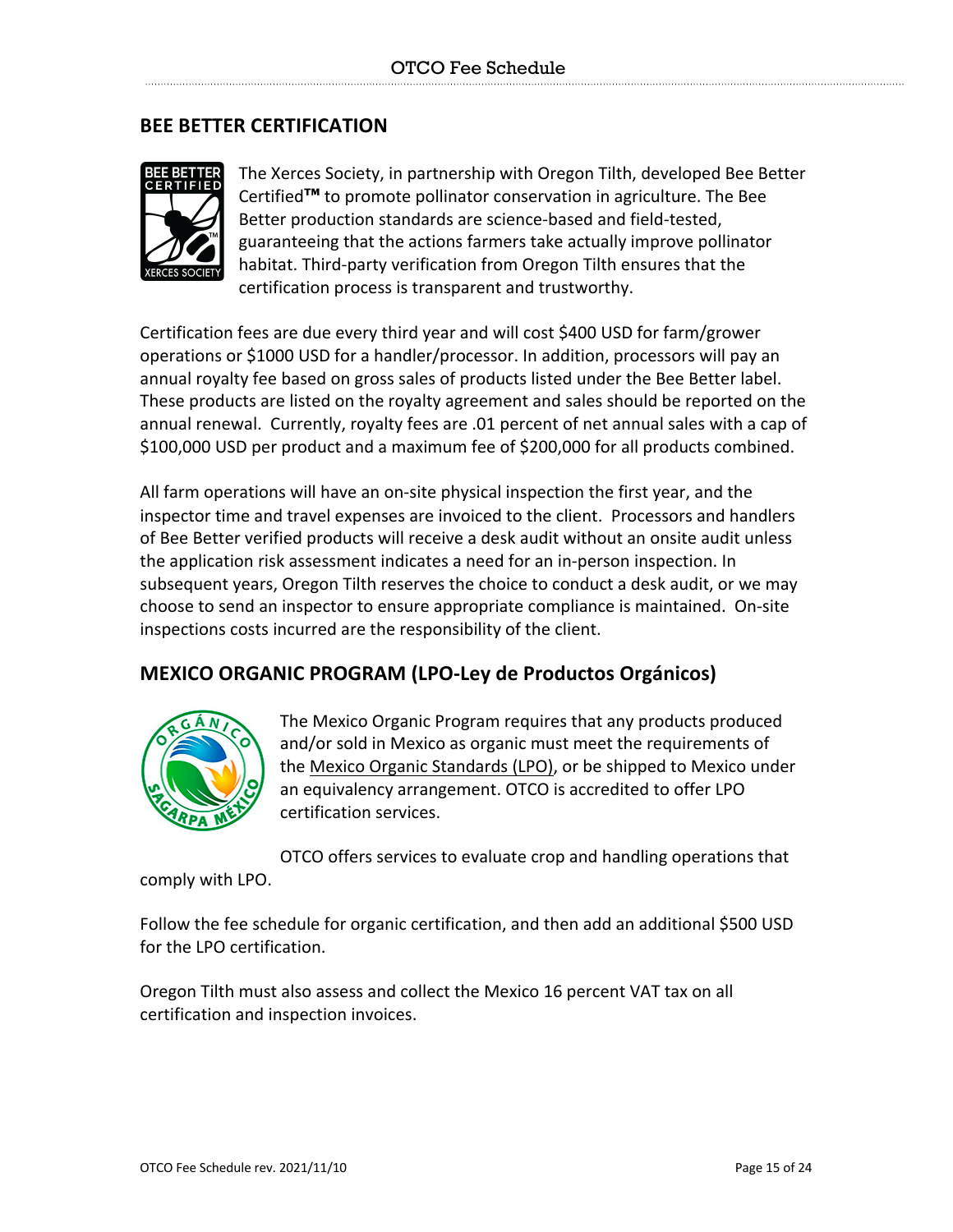#### **Payments**

Operations located in Mexico should not make a payment until the Oregon Tilth Mexico Office provides an electronic invoice. To generate an electronic invoice, the following information will be requested of your operation:

- 1. The federal taxpayer registration card (cedula de Registro Federal de Contribuyente or RFC)
- 2. The operation's fiscal address, which should match the RFC
- 3. Your preferred payment method (bank transfer, check or cash)
- 4. The last 4 digits of your bank account

Included in the application packet is a form to fill in the above information.

#### **European Union (EU) Organic Program**



Oregon Tilth offers services to evaluate USDA National Organic Program certified crop and handling operations to the European Union (EU) organic standard.

Certification to the EU standard is required when organic production and product shipment occurs from countries where no equivalency or trade arrangement exists with the EU.

The fee for the addition of EU compliance is \$100 USD for farm/grower scope and \$295 USD for Processors/Handlers scope.

#### **KRAV Program**



In Sweden, consumers recognize that the KRAV Sustainability Label as assurance that standards in addition to EU organic certification, including basic "social responsibilities" are met. KRAV contracts with certifiers around the world to inspect EU certified clients to the additional KRAV

Sustainability Label requirements. The fee is \$500 USD per site to complete this assessment.

#### **Reissuing CFDI Invoices**

If a client requests that their CFDI invoice emitted from Mexico be cancelled and reissued with a different date, the client will be assessed an additional \$25 USD processing fee.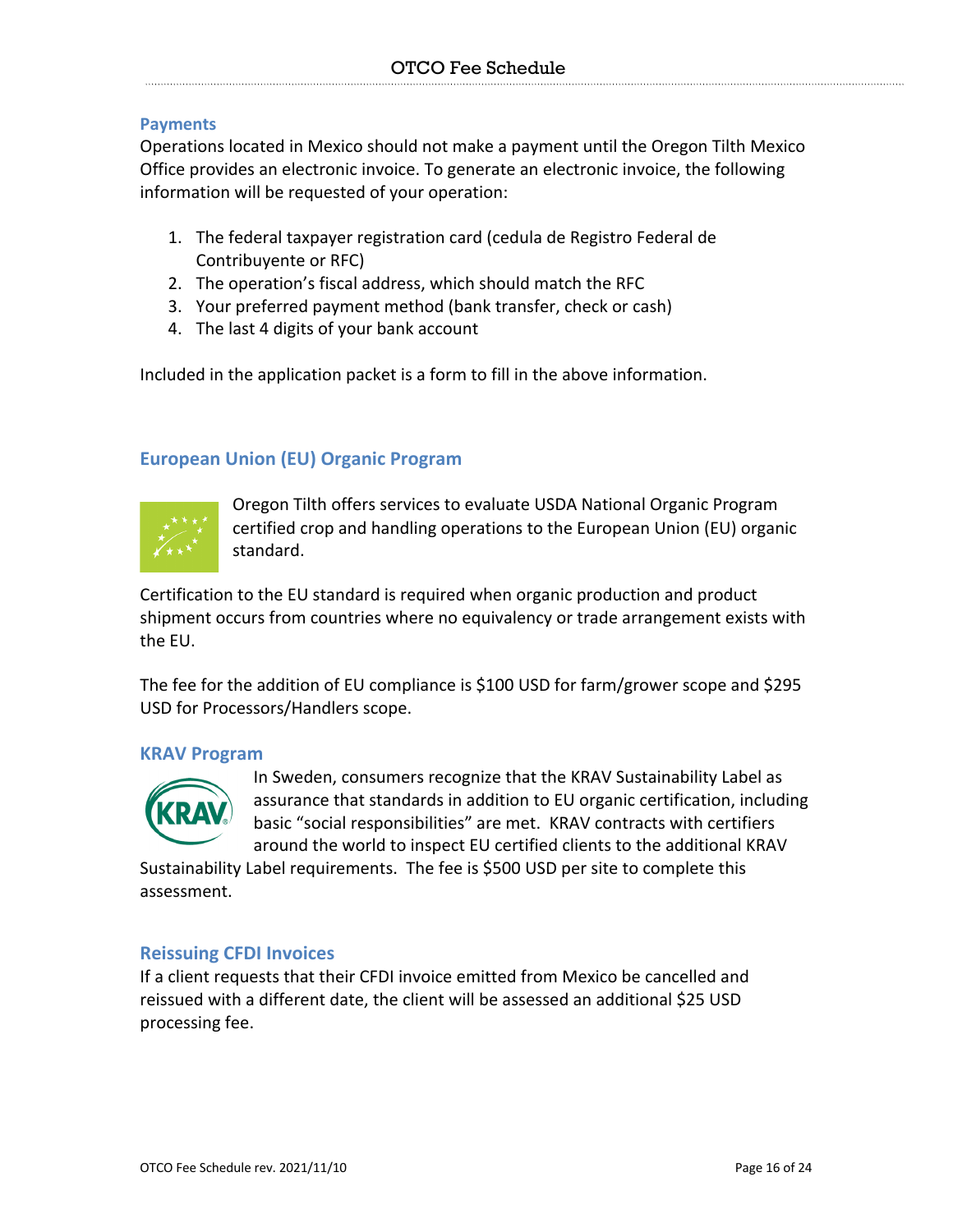# **NSF/ANSI 305 PERSONAL CARE PROGRAM**



In addition to the regular fee schedule for Handling Operations (see fee calculations section), all NSF/ANSI 305 clients will pay an additional \$1,000 USD per facility for each calendar year. In addition to this flat fee for review, the following per product/sku license fee will be applied for

products requested for certification under this standard:

| Total Product SKU's | License Fee (US<br>dollars) | Example 70 SKU's         |
|---------------------|-----------------------------|--------------------------|
| First 25 SKU's      | \$50 per SKU                | $25 \times $50 = $1,250$ |
| Next 26-50 SKU's    | \$30 per                    | $25 \times $30 = $750$   |
| Next 51-100         | \$20 <sub>per</sub>         | $20 \times $20 = $400$   |
| >100                | $$10~\mathrm{per}$          | Total = $$2150$          |

#### **Label and Product Fees**

After initial certification, if an NSF client wishes to add a new label or product to their certificate, Oregon Tilth will levy a \$50 USD per label/product/SKU fee. If you require a faster timeline for a label or product, please see the expedited services section.

#### **Material Review Fees**

Clients who send Oregon Tilth a material input review that requires a Green Chemist review will incur a \$150 fee.

# **ADDITIONAL SERVICES/CHARGES**

#### **EXPEDITED SERVICES**

#### **Additional Scope, Facility or Land Adds**

For operations that wish to expedite their certification as a new applicant or to add new fields/sites or facilities to be inspected and approved, OTCO charges \$3,000 USD for expedited services. This \$3,000 USD fee is in addition to the certification fee, inspection fee and new applicant fee as previously described. If you are applying for certification under multiple classes, i.e., farm and processor, the \$3,000 expedited service fee will apply to each class of certification that you wish to expedite. This fee should be paid before or at time of application submission.

If you enroll in the expedited services program, OTCO provides the following:

- Application receives expedited attention for initial review and processing
- OTCO will secure an inspector and inspection will occur as soon as possible
- The inspection report will be submitted within two (2) business days
- OTCO will review the inspection report within three (3) business days and identify any outstanding issues before certification can be granted.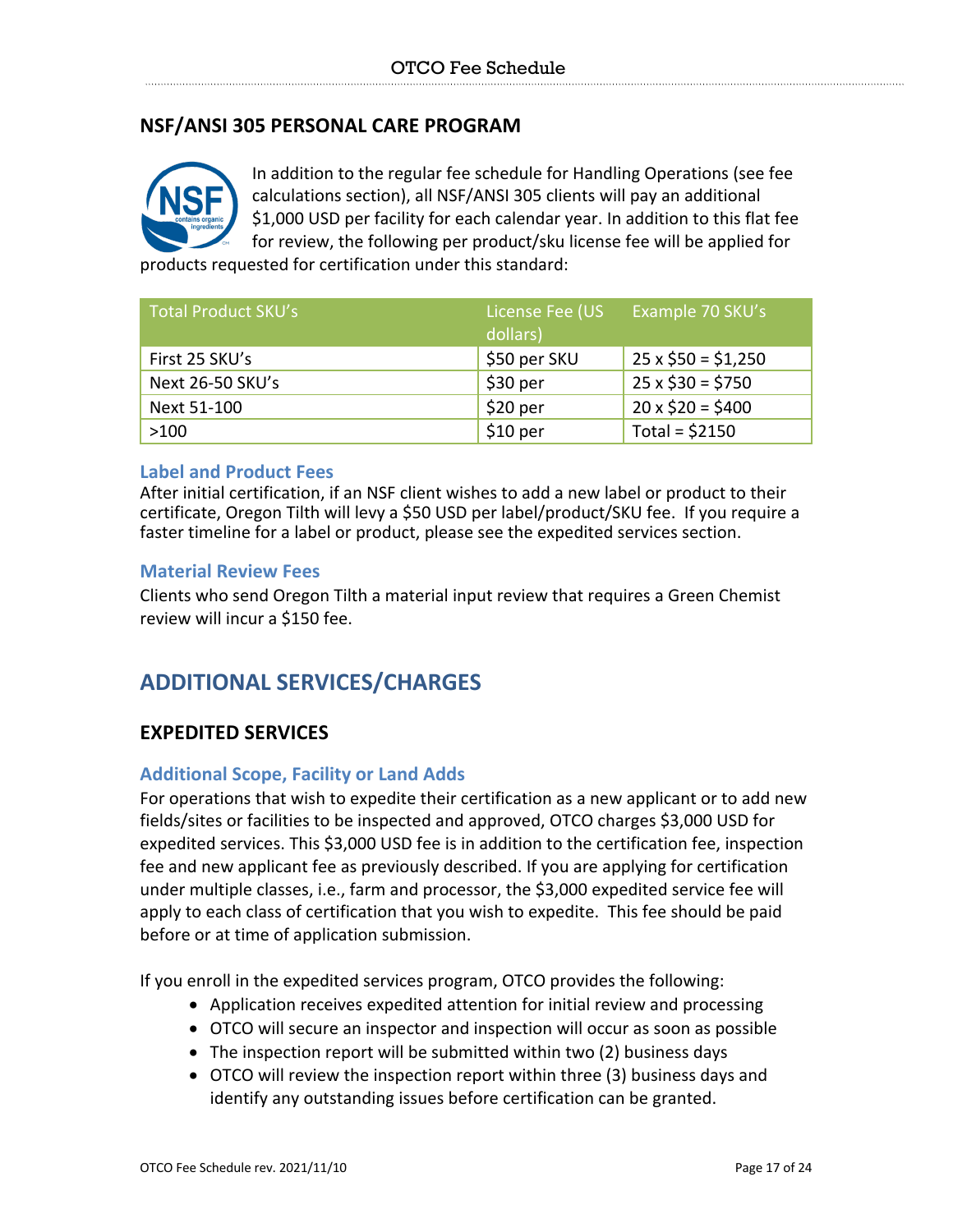The timelines outlined above may not be sufficient for complex applicant files. Every effort will be made to meet these timelines for expedited service; however, incomplete applications, complex files, and significant noncompliance issues may result in additional time needed to complete the inspection report and inspection report review. Failure of the applicant to respond to issues in a timely fashion will delay certification. Certification cannot be guaranteed by a certain date and OTCO has the right to refuse service for expedited requests if we do not have the administrative capacity to do so. In some cases, requests for this service may be outside of a geographical area in which we normally do business or may be at a high-volume service period. In these cases, OTCO will communicate if we are unable to meet your request of expedited service.

#### **Expedited Product/Crop/Label Adds/Acreage Add/Supplier Update**

In response to support of clients that run into time constraints, we have created a service category to expedite product, crop, supplier update and label reviews. The fee per label, product, crop or supplier update will be \$350 USD. Expedited review does not guarantee approval. You will receive a notification from Oregon Tilth staff within two (2) business days of the request.

We will consider the front and back of a product as one label, and the label on the product and the label on the package (if the same ingredients) as one label. This fee will not be added on top of the mid-year addition fee listed below.

# **MID YEAR ADDITIONS**

These are fees based on additions to your certificate and operations mid-year. This includes products, labels, crops, acreage, storage facilities and processing facilities. If an additional facility or acreage results in an inspection, this fee will be waived.

The first 10 additions for products, crops and labels will be free (combined), with a cap of \$1,500 in fees. Additional items will be invoiced at \$50 per add. Clients who pay certification fees in the \$15 million sales tier bracket and above will receive no additional charge on their additions.

We will consider the front and back of a product as one label, and the label on the product and the label on the package (if the same ingredients) as one label. We will also consider the same label or product on different size packages as one label.

#### **FACILITY FEES**

Oregon Tilth charges \$300 USD for each facility listed under one master certificate. See above sections referencing handling/processor fee calculations to calculate the base fee level, then add \$300 USD per facility onto that fee.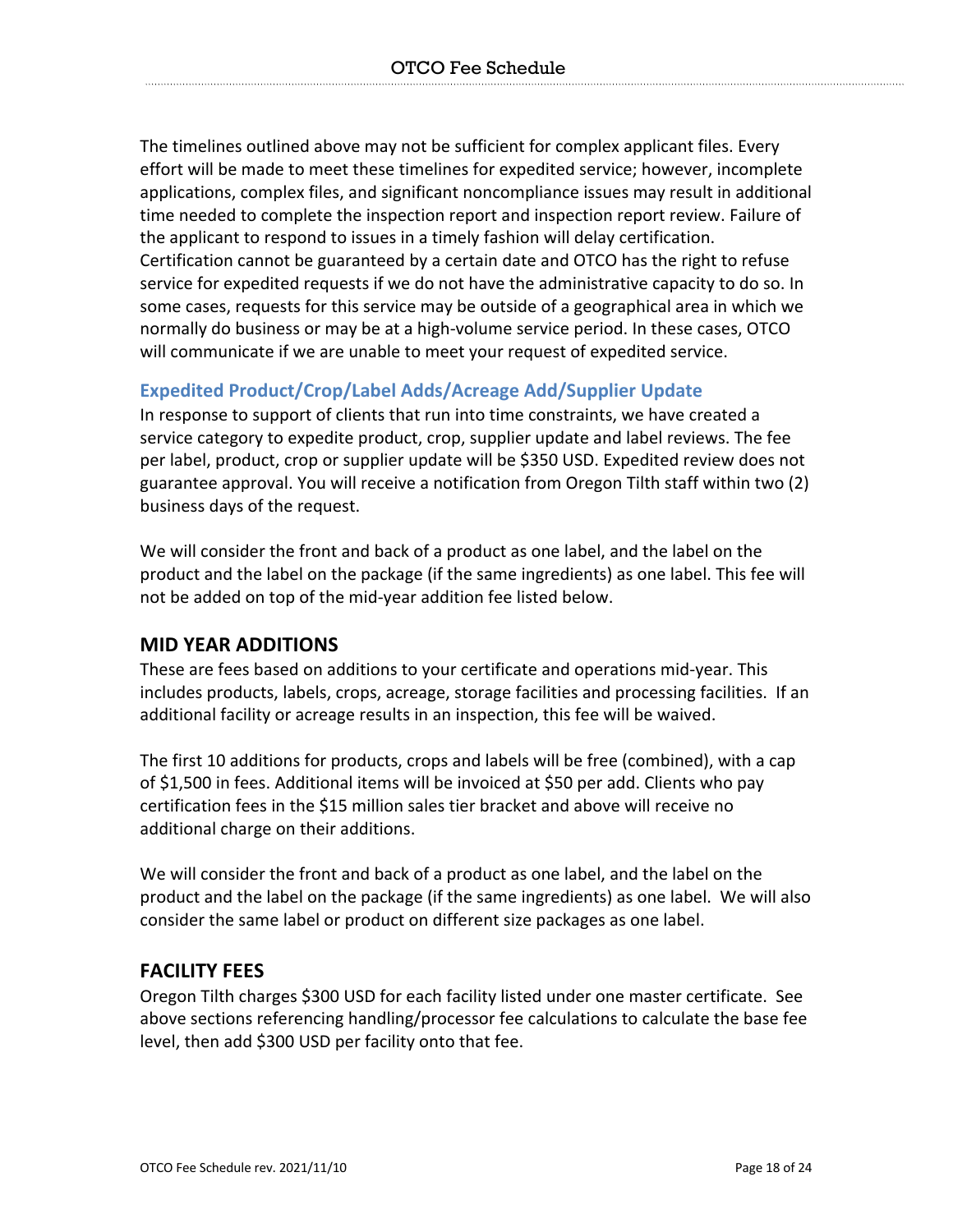#### **MISREPORTED SALES**

At the time of inspection, your inspector will verify the sales amount you submitted on your OSP, used to calculate your annual fee. If there is a discrepancy in sales amounts reported, the Finance Department will issue a credit (for over-reported sales) or a secondary invoice (for under-reported sales) that calculates the difference in what you were originally invoiced and what you should have been invoiced.

#### **REINSTATEMENT FEE**

Oregon Tilth will charge a \$750 USD reinstatement fee for clients that have been suspended from USDA NOP certification due to administrative complexity. This fee is in addition to certification and inspection fees. We require the reinstatement and certification fee to be paid in advance of initial review.

# **TRANSACTION CERTIFICATES (IMPORT/EXPORT OF GOODS)**

Transaction certificates (TCs) are load specific documents that validate your shipment of organic certified products. Many countries require these types of documents to import into their country. Sometimes these documents are requested by buyers and may or may not be required. Oregon Tilth charges for the issuing of these documents. Countries that require these certificates are included but not limited to as follows: Korea, Switzerland, Japan, Taiwan, and GB/the EU. Additionally, GOTS requires transaction certificates for each step in the organic supply chain (from gin to final manufacturer).

#### **Import/Export Certificate**

Due to the technical nature and complexity of paperwork, all TCs will be billed at a rate of \$60 USD per certificate. Customers will receive their invoices on a monthly basis.

#### **Correction Fee**

Please note, OTCO charges a \$25 USD penalty fee for corrections to transaction certificates resulting from erroneous information provided by the operation. This is in addition to the applicable transaction certificate fee.

#### **Complex/Multi-Shipment Certificates**

Complex transaction certificates, meaning those requiring supporting documents or those listing more than 10 shipments/bale numbers, will result in a \$75 USD fee due to the additional administrative time and record keeping required during processing.

#### **Expedited Certificate – One (1) Business Day**

OTCO also offers an Expedited TC service when there is need for quick delivery of a transaction certificate. In these cases, OTCO will bill \$125 USD per expedited TC and guarantee completion of them by the end of the next business day, following receipt of a completed request.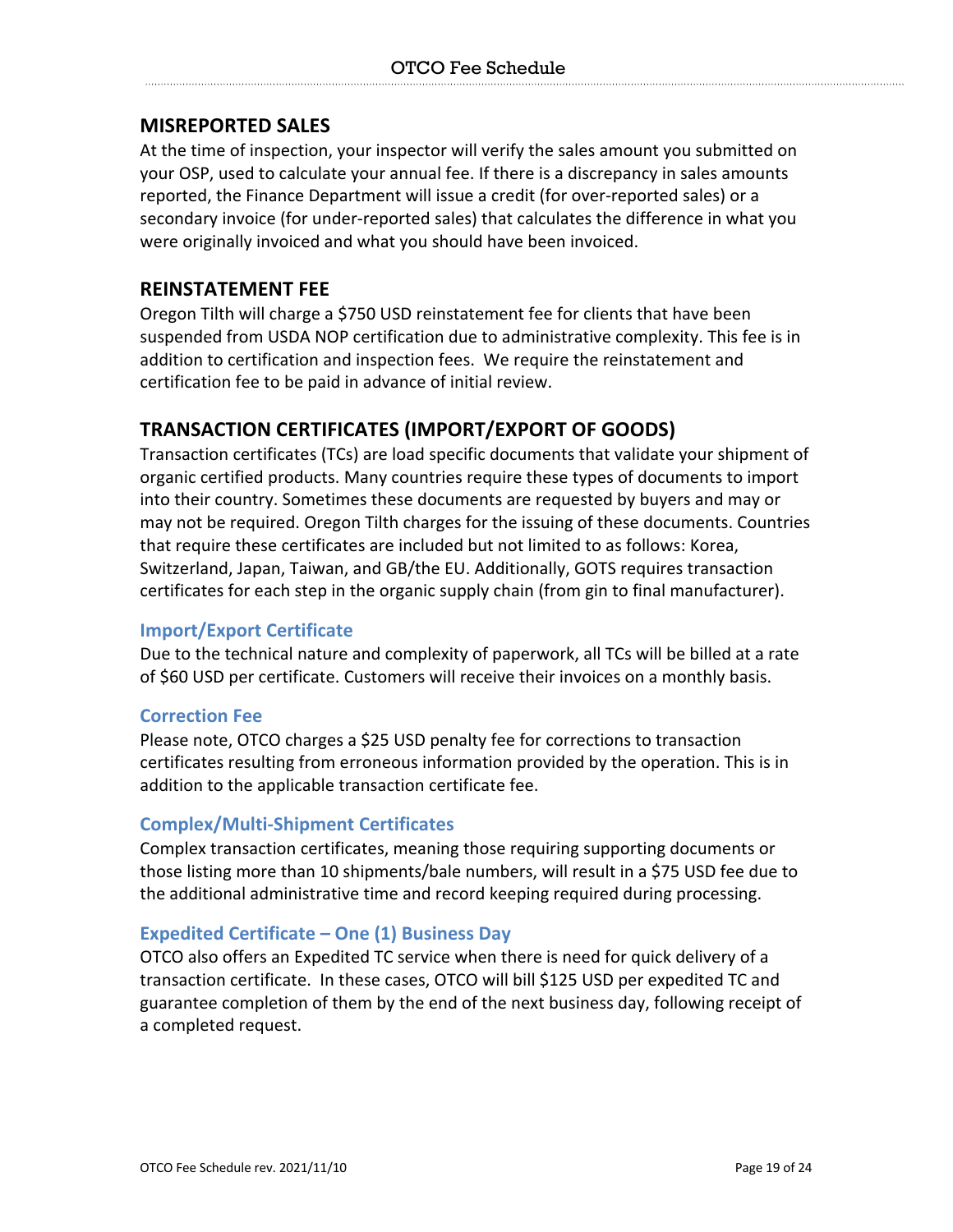#### **Expedited Transaction Certificate – Same Day**

If you require a same day expedited transaction certificate, the cost will be \$200 USD per certificate. This service is only available during our regular business hours, from 9:00 am to 5:00 pm PCT; completed requests must be received by 12:00pm PST to qualify for same day expedited processing.

# **LATE/NO RESPONSE BY DEADLINE**

We want to ensure the success of our clients and therefore do not want our clients to overlook important steps in their certification process. If you have received notification from us with a deadline, please respond. No response triggers an administrative process that is time consuming and costly. For renewing (not first year) clients, we may charge up to \$50 USD per occurrence for late OSP renewals, no response to RFI's (requests for information), and no response to non-compliances, etc.

#### **MEDIATION FEES**

If a client has progressed toward the proposed suspension of their certificate, a mediation is formally offered to the client. If the client would like to participate in the mediation process, they will be obligated to prepay a mediation fee to engage in a signed agreement and to clear your proposed suspension. There are two levels of mediations and corresponding charges.

An informal mediation is a short mediation, often by phone or email, for smaller administrative and first-time offenses, such as non-payment of fees. The charge for this service is \$150 and must be prepaid before a mediation date and agreement is set.

The mediation charge for all other types of suspensions, and for repeat notices of the same issue, is \$350 and must be prepaid.

#### **NON-PAYMENT OF INVOICES**

If a client has not made payment on their account within 90 days of the invoice issue date, or has not arranged a payment plan, the account will be considered past due, and a noncompliance will be issued. Oregon Tilth will begin calculating interest at the rate of 18 percent per annum on past due amounts over 90 days old.

Oregon Tilth reserves the right to turn over uncollected fees to a third-party collection agency in the event of non-payment.

#### **BANK FEES**

Clients are responsible for all bank fees, deposit fees, wire fees, and returned check fees. Returned checks will be assessed at a rate of \$25 per check.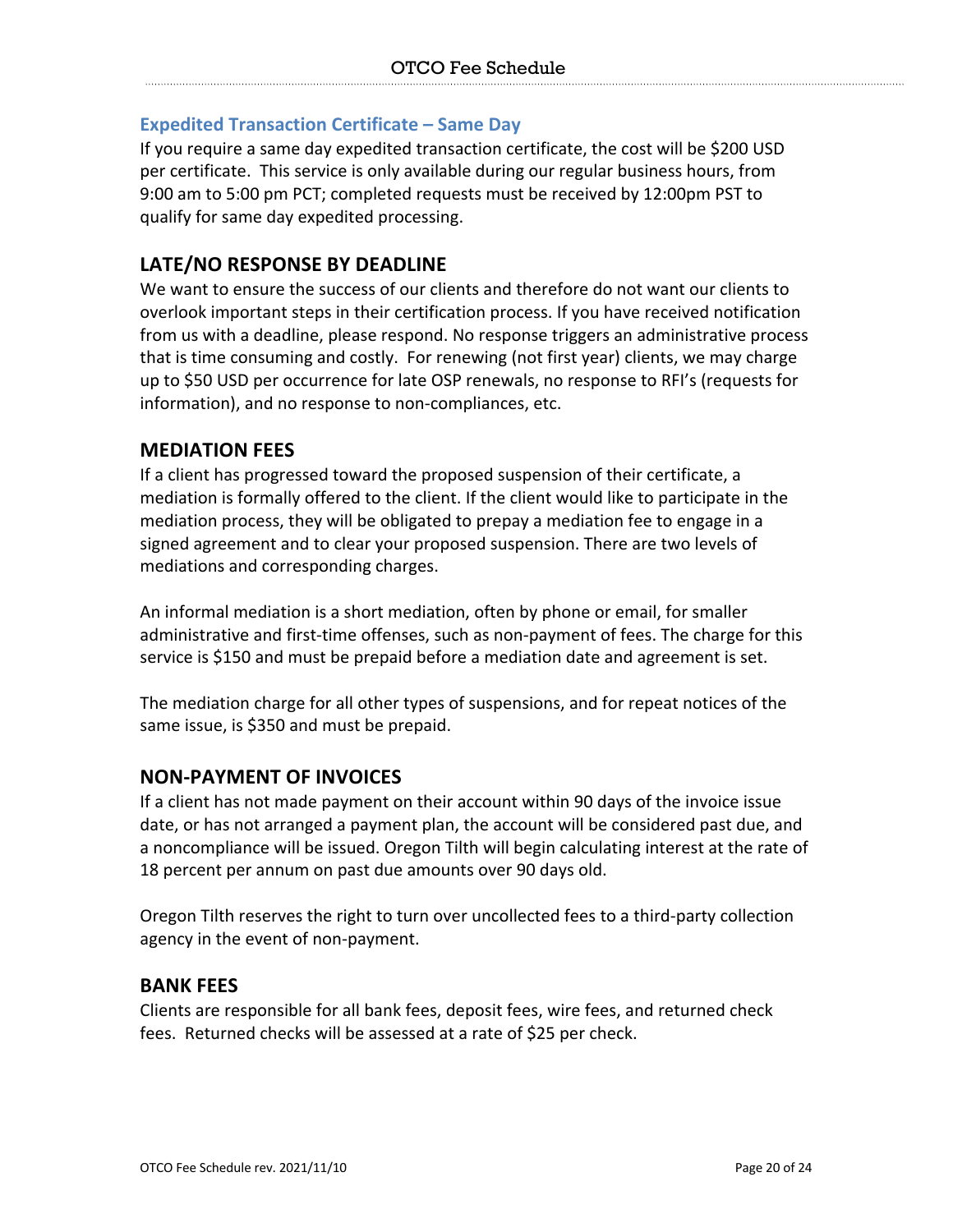### **NON-REFUNDABLE FEES**

Because certification fees are generally paid in advance of an inspection, OTCO allows refunds or credits of fees paid for certification services. If you wish to release (surrender) your certification the best time to do this is with your annual renewal. Otherwise, withdrawal fees will be calculated later in the year. The section below presents a table of scheduled withdrawal fees. The remainder of your certification payment will be refunded after the following fee has been assessed.

| Withdrawal of expedited service request                                | \$200 USD         |
|------------------------------------------------------------------------|-------------------|
| (up until scheduling of inspection, no refund of expedite fees after)  |                   |
| Withdrawal/Surrender/Denial after initial review and before inspection | 50% of            |
|                                                                        | certification fee |
| Withdrawal/Surrender/Denial at or after inspection                     | No refund         |
| (You are liable to pay all certification and inspection costs)         |                   |

OTCO charges the following fees to new applicants who withdraw prior to completion of the certification process.

| Withdrawal before initial review -non-refundable new client fee | $\frac{1}{2}$ \$300 USD |
|-----------------------------------------------------------------|-------------------------|
|-----------------------------------------------------------------|-------------------------|

# **CERTIFICATION FEE DISCOUNTS**

#### **EDUCATION CERTIFICATION FEE WAIVER**

Farms that can demonstrate exclusive use for public research and education are exempt from paying certification base fees. Applicable new applicant, expedited service fees and inspection costs will apply.

#### **VETERAN-OWNED FARM OPERATIONS**

Farms that can demonstrate primary ownership by military veterans are exempt from paying certification base fees. Applicable new client, expedited service fees and inspection costs will apply.

This discount does not apply to processing operations. If a client wishes to have both farm and processing services, the outlined processing scope fees will apply.

Please contact our office for information on how to qualify for this waiver.

# **PAYMENTS**

Oregon Tilth offers several methods for payment. For convenience and ease, payments can be made by credit, debit card or PayPal by visiting our website at https://tilth.org/certification/tilth-fee-calculator/. You can calculate fees and renew or contact our office to arrange payment over the phone.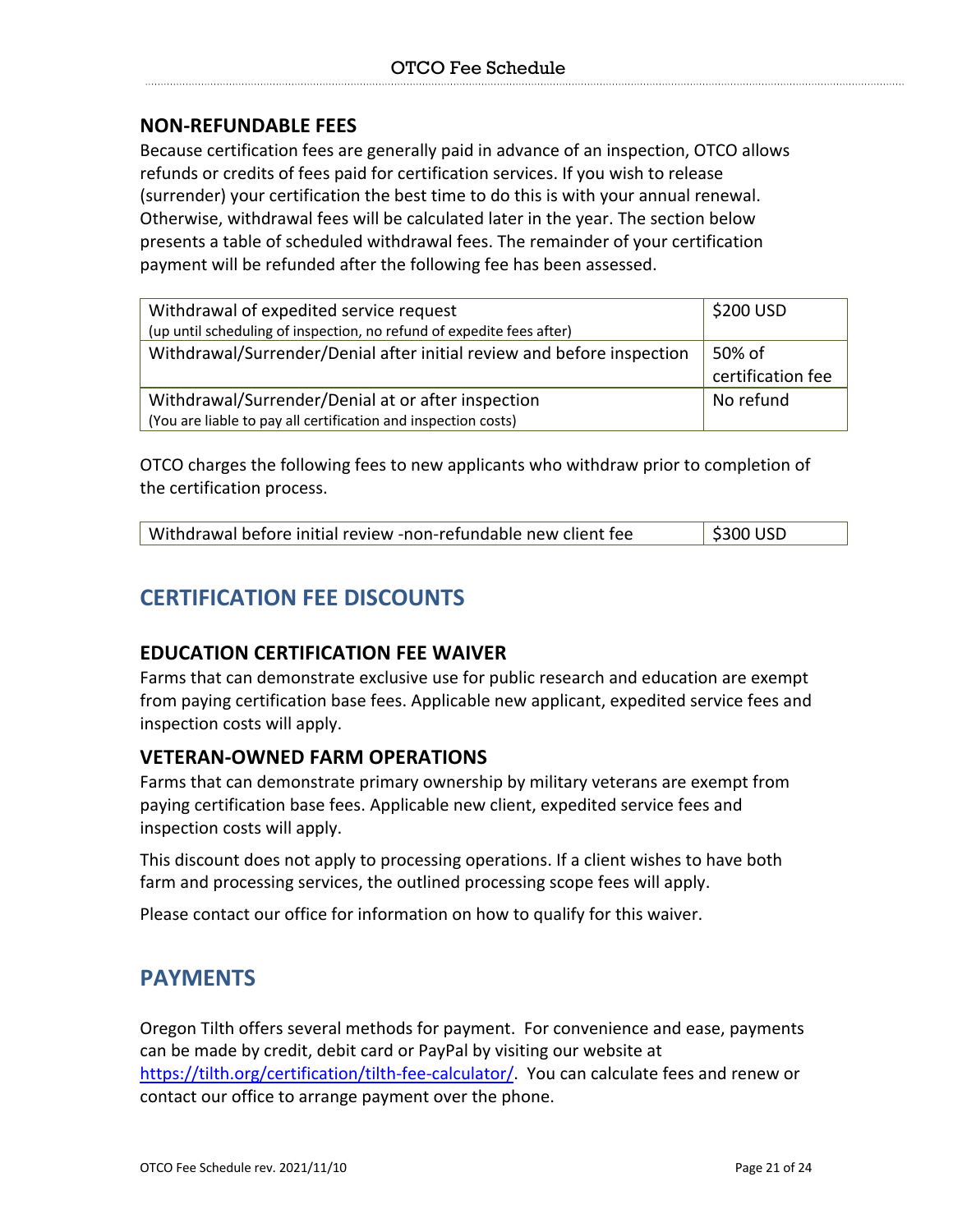Mexico clients may call 01 [52] (452) 255-0953 for payment information.

If mailing a check, please send to:

Oregon Tilth, Inc. PO Box 368 Corvallis, OR 97339

If paying certification and/or inspection fees in a lump sum causes financial difficulties, operators may contact the Finance Department to inquire about setting up a payment plan contract. All payment plan contracts must be signed and returned to the Finance staff before they are considered active. A \$25 USD administrative charge will apply to each payment plan contract arranged, in lieu of an interest fee. This fee will be added to your first payment. It is important that you send in timely payments, otherwise the contract will be considered void and interest fees may accrue on open balances.



We understand that organic certification can be a complex and detailed process. Therefore, we will give our utmost to offer quality customer service, to help you understand our fee schedule and answer your questions. We are just a phone call or email away.

Thank you,

The Oregon Tilth Finance Team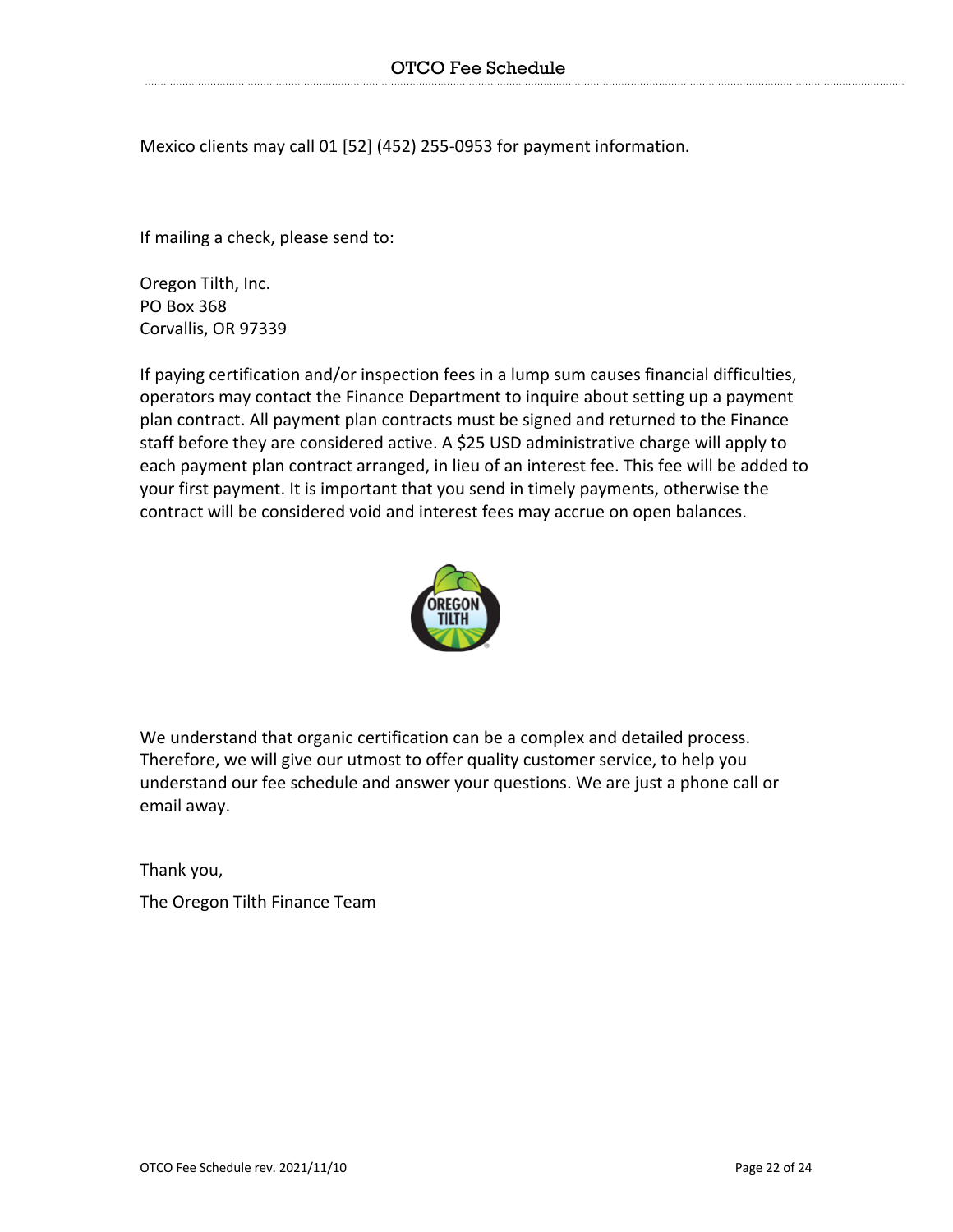|                | <b>GROSS INCOME FROM SALE OF CERTIFIED</b><br><b>PRODUCTS</b> | Farm/Grower               | Farm w<br>livestock | <b>Retail and</b><br><b>Dual Scope</b> | Wholesale |
|----------------|---------------------------------------------------------------|---------------------------|---------------------|----------------------------------------|-----------|
| At least (USD) | Not more than<br>(USD)                                        | new clients add \$300 USD |                     |                                        |           |
| \$0            | \$10,000                                                      | \$325                     | \$475               | \$750                                  | \$750     |
| \$10,001       | \$25,000                                                      | \$425                     | \$575               | \$1,000                                | \$1,000   |
| \$25,001       | \$40,000                                                      | \$625                     | \$775               | \$1,000                                | \$1,000   |
| \$40,001       | \$65,000                                                      | \$725                     | \$875               | \$1,000                                | \$1,000   |
| \$65,001       | \$100,000                                                     | \$850                     | \$1000              | \$1,000                                | \$1,000   |
| \$100,001      | \$125,000                                                     | \$1,000                   | \$1,150             | \$1,000                                | \$1,000   |
| \$125,001      | \$150,000                                                     | \$1,200                   | \$1,350             | \$1,200                                | \$1,000   |
| \$150,001      | \$200,000                                                     | \$1,300                   | \$1,450             | \$1,300                                | \$1,000   |
| \$200,001      | \$250,000                                                     | \$1,800                   | \$1,950             | \$1,800                                | \$1,000   |
| \$250,001      | \$350,000                                                     | \$2,300                   | \$2,450             | \$2,300                                | \$1,000   |
| \$350,001      | \$550,000                                                     | \$2,500                   | \$2,650             | \$2,500                                | \$1,000   |
| \$550,001      | \$700,000                                                     | \$2,600                   | \$2,750             | \$3,000                                | \$1,050   |
| \$700,001      | \$800,000                                                     | \$2,750                   | \$2,900             | \$3,250                                | \$1,100   |
| \$800,001      | \$900,000                                                     | \$3,000                   | \$3,150             | \$3,500                                | \$1,200   |
| \$900,001      | \$1,000,000                                                   | \$3,250                   | \$3,400             | \$3,750                                | \$1,300   |
| \$1,000,001    | \$1,500,000                                                   | \$3,500                   | \$3,650             | \$4,000                                | \$1,500   |
| \$1,500,001    | \$2,000,000                                                   | \$3,750                   | \$3,900             | \$5,500                                | \$1,900   |
| \$2,000,001    | \$2,500,000                                                   | \$4,250                   | \$4,400             | \$6,750                                | \$2,400   |
| \$2,500,001    | \$3,000,000                                                   | \$4,750                   | \$4,900             | \$7,000                                | \$2,700   |
| \$3,000,001    | \$3,500,000                                                   | \$5,250                   | \$5,400             | \$7,250                                | \$3,000   |
| \$3,500,001    | \$4,000,000                                                   | \$5,500                   | \$5,650             | \$7,500                                | \$3,300   |
| \$4,000,001    | \$4,500,001                                                   | \$5,750                   | \$5,900             | \$8,000                                | \$3,600   |
| \$4,500,001    | \$5,000,000                                                   | \$6,250                   | \$6,400             | \$8,500                                | \$3,900   |
| \$5,000,001    | \$5,500,000                                                   | \$6,750                   | \$6,900             | \$8,750                                | \$4,200   |
| \$5,500,001    | \$10 million                                                  | \$8,375                   | \$8,525             | \$9,000                                | \$5,000   |
| \$10 million   | \$15 million                                                  | \$10,000                  | \$10,150            | \$12,000                               | \$7,000   |
| \$15 million   | \$20 million                                                  | \$12,000                  | \$12,150            | \$14,000                               | \$10,000  |
| \$20 million   | \$25 million                                                  |                           |                     | \$16,500                               | \$16,500  |
| \$25 million   | \$30 million                                                  |                           |                     | \$18,000                               | \$18,000  |

# **APPENDIX – FEE TABLE**